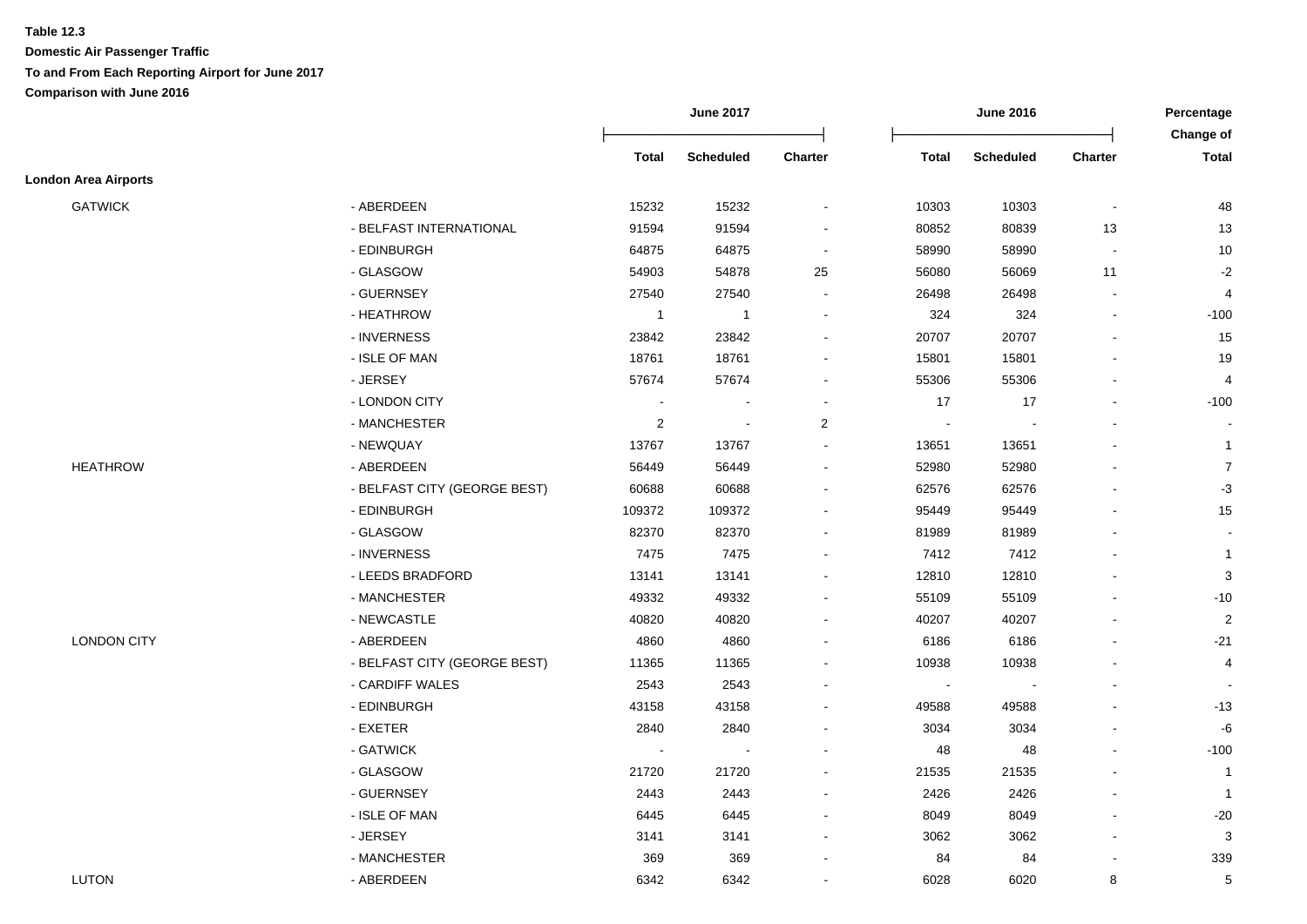|                                   |                               | <b>June 2017</b> |                          | <b>June 2016</b>         |                          |                  | Percentage<br>Change of  |                           |
|-----------------------------------|-------------------------------|------------------|--------------------------|--------------------------|--------------------------|------------------|--------------------------|---------------------------|
|                                   |                               | <b>Total</b>     | <b>Scheduled</b>         | Charter                  | <b>Total</b>             | <b>Scheduled</b> | <b>Charter</b>           | <b>Total</b>              |
| LUTON                             | - BELFAST INTERNATIONAL       | 30446            | 30446                    | $\sim$                   | 27201                    | 27201            | $\overline{\phantom{a}}$ | 12                        |
|                                   | - DUNDEE                      | $\sim$           |                          |                          | $\bf 8$                  | $\blacksquare$   | 8                        | $-100$                    |
|                                   | - EAST MIDLANDS INTERNATIONAL | $\sim$           | $\overline{\phantom{a}}$ |                          | 148                      | 148              | $\sim$                   | $-100$                    |
|                                   | - EDINBURGH                   | 27213            | 27213                    | $\overline{\phantom{a}}$ | 22850                    | 22850            | $\blacksquare$           | 19                        |
|                                   | - GLASGOW                     | 20017            | 20017                    | $\sim$                   | 17099                    | 17091            | 8                        | 17                        |
|                                   | - INVERNESS                   | 14247            | 14165                    | 82                       | 12987                    | 12987            |                          | 10                        |
|                                   | - ISLE OF MAN                 | 2683             | 2682                     | $\overline{1}$           | $\blacksquare$           |                  |                          | $\blacksquare$            |
|                                   | - JERSEY                      | 5789             | 5789                     |                          | 5388                     | 5388             |                          | $\overline{7}$            |
|                                   | - MANCHESTER                  |                  |                          |                          | 18                       | $\blacksquare$   | $18\,$                   | $-100$                    |
|                                   | - NORTHOLT                    | $\blacksquare$   | $\overline{\phantom{a}}$ |                          | 5                        | $\blacksquare$   | 5                        | $-100$                    |
|                                   | - STANSTED                    | 413              | 413                      |                          | 165                      | 165              | $\sim$                   | 150                       |
| SOUTHEND                          | - BELFAST INTERNATIONAL       |                  |                          |                          | 154                      | 154              |                          | $-100$                    |
|                                   | - EDINBURGH                   |                  |                          |                          | 55                       | 55               |                          | $-100$                    |
|                                   | - EXETER                      |                  |                          |                          | 59                       | 59               |                          | $-100$                    |
|                                   | - GLASGOW                     |                  |                          |                          | 98                       | 98               |                          | $-100$                    |
|                                   | - GUERNSEY                    | $\blacksquare$   | $\overline{\phantom{a}}$ |                          | 149                      | 149              |                          | $-100$                    |
|                                   | - JERSEY                      | 4017             | 4017                     |                          | 3496                     | 3496             |                          | 15                        |
| <b>STANSTED</b>                   | - BELFAST INTERNATIONAL       | 30713            | 30713                    |                          | 29226                    | 29226            | $\sim$                   | 5                         |
|                                   | - CITY OF DERRY (EGLINTON)    | 4071             | 4071                     |                          | 9361                     | 9361             |                          | $-57$                     |
|                                   | - DUNDEE                      | 1985             | 1985                     |                          | 1846                     | 1846             |                          | 8                         |
|                                   | - EDINBURGH                   | 70397            | 70397                    |                          | 73673                    | 73673            |                          | $-4$                      |
|                                   | - GATWICK                     | $\sim$           |                          |                          | 100                      | 100              |                          | $-100$                    |
|                                   | - GLASGOW                     | 49845            | 49845                    |                          | 57212                    | 57212            |                          | $-13$                     |
|                                   | - GUERNSEY                    | 2889             | 2889                     | $\sim$                   | 2749                     | 2749             |                          | 5                         |
|                                   | - INVERNESS                   | 260              | $\sim$                   | 260                      | $\overline{\phantom{a}}$ |                  |                          |                           |
|                                   | - LONDON CITY                 | $\sim$           | $\overline{\phantom{a}}$ | $\sim$                   | 65                       | 65               |                          | $-100$                    |
|                                   | - NEWQUAY                     | 3124             | 3124                     | $\sim$                   | 2837                     | 2837             |                          | 10                        |
| <b>Total London Area Airports</b> |                               | 1161173          | 1160803                  | 370                      | 1124988                  | 1124917          | $71$                     | $\ensuremath{\mathsf{3}}$ |
| <b>Other Reporting Airports</b>   |                               |                  |                          |                          |                          |                  |                          |                           |
| ABERDEEN                          | - BELFAST CITY (GEORGE BEST)  | 3657             | 3657                     |                          | 3665                     | 3665             |                          |                           |
|                                   | - BIRMINGHAM                  | 11771            | 11771                    | $\sim$                   | 11656                    | 11656            |                          | $\overline{1}$            |
|                                   | - BRISTOL                     | 1286             | 1286                     |                          | 1775                     | 1775             |                          | $-28$                     |
|                                   | - CARDIFF WALES               | 781              | 781                      |                          | $\overline{\phantom{a}}$ | $\blacksquare$   |                          | $\blacksquare$            |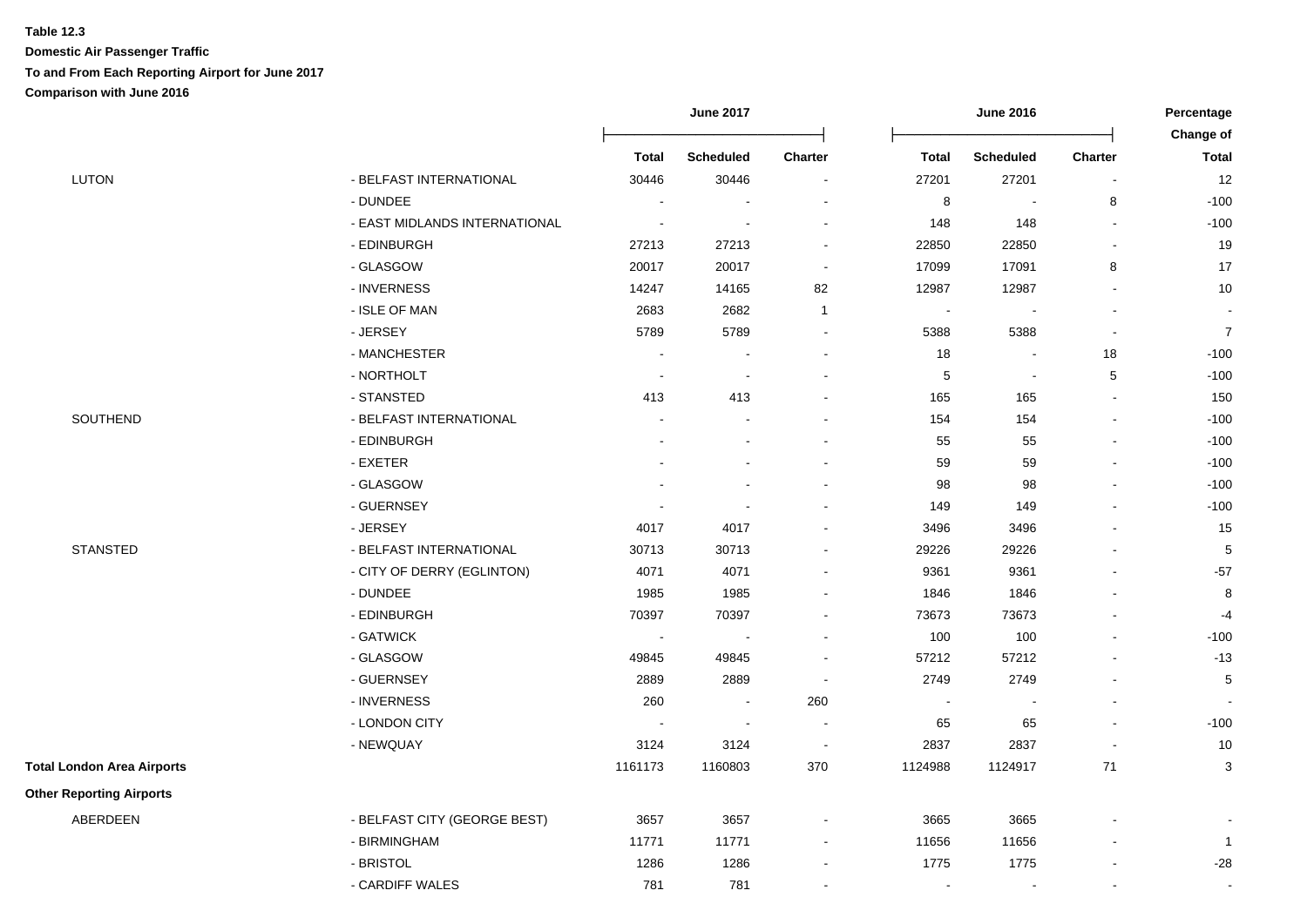|                                   |                               | <b>June 2017</b> |                          |                          | Percentage<br>Change of |                          |                          |                |
|-----------------------------------|-------------------------------|------------------|--------------------------|--------------------------|-------------------------|--------------------------|--------------------------|----------------|
|                                   |                               | <b>Total</b>     | <b>Scheduled</b>         | <b>Charter</b>           | <b>Total</b>            | <b>Scheduled</b>         | <b>Charter</b>           | <b>Total</b>   |
| ABERDEEN                          | - DURHAM TEES VALLEY          | 1650             | 1650                     | $\overline{\phantom{a}}$ | 47                      | $\overline{\phantom{a}}$ | 47                       | 3411           |
|                                   | - GATWICK                     | 15220            | 15220                    | $\blacksquare$           | 10402                   | 10402                    | $\overline{a}$           | 46             |
|                                   | - HEATHROW                    | 56509            | 56509                    |                          | 53070                   | 53070                    | $\blacksquare$           | 6              |
|                                   | - HUMBERSIDE                  | 2043             | 2043                     |                          | 278                     | 278                      |                          | 635            |
|                                   | - JERSEY                      | 477              | 477                      |                          | 496                     | 496                      |                          | $-4$           |
|                                   | - KIRKWALL                    | 4703             | 4703                     |                          | 113                     | 113                      |                          | 4062           |
|                                   | - LEEDS BRADFORD              | 425              | 425                      |                          | 28                      | 28                       |                          | 1418           |
|                                   | - LONDON CITY                 | 4931             | 4931                     |                          | 6224                    | 6224                     |                          | $-21$          |
|                                   | - LUTON                       | 6317             | 6317                     |                          | 5905                    | 5905                     |                          | $\overline{7}$ |
|                                   | - MANCHESTER                  | 17744            | 17744                    |                          | 18483                   | 18483                    |                          | $-4$           |
|                                   | - NEWCASTLE                   | 1154             | 1154                     |                          | $\blacksquare$          | $\overline{\phantom{a}}$ |                          |                |
|                                   | - NEWQUAY                     | 299              | 299                      |                          | 369                     | 369                      |                          | $-19$          |
|                                   | - NORWICH                     | 3548             | 3548                     |                          | 3636                    | 3636                     |                          | $-2$           |
|                                   | - SCATSTA                     | 8305             | $\overline{\phantom{a}}$ | 8305                     | 8142                    | $\sim$                   | 8142                     | $\overline{c}$ |
|                                   | - SOUTHAMPTON                 | 1748             | 1748                     |                          | 121                     | 121                      | $\overline{\phantom{a}}$ | 1345           |
|                                   | - STORNOWAY                   | 408              | 408                      | $\overline{\phantom{a}}$ | 20                      | $\blacksquare$           | 20                       | 1940           |
|                                   | - SUMBURGH                    | 12448            | 10150                    | 2298                     | 7010                    | 6156                     | 854                      | 78             |
|                                   | - WICK JOHN O GROATS          | 534              | 534                      |                          | $\blacksquare$          | $\blacksquare$           | $\blacksquare$           |                |
| ALDERNEY                          | - GUERNSEY                    | 2816             | 2816                     |                          | 2845                    | 2845                     |                          | $-1$           |
|                                   | - JERSEY                      | 54               | 54                       |                          | $\blacksquare$          | $\blacksquare$           |                          |                |
|                                   | - SOUTHAMPTON                 | 2200             | 2200                     |                          | 1960                    | 1960                     |                          | 12             |
| BARRA                             | - BENBECULA                   | 12               | 12                       |                          | 12                      | 12                       |                          |                |
|                                   | - GLASGOW                     | 1524             | 1524                     |                          | 1268                    | 1268                     |                          | $20\,$         |
| <b>BELFAST CITY (GEORGE BEST)</b> | - ABERDEEN                    | 3621             | 3621                     |                          | 3602                    | 3602                     |                          | 1              |
|                                   | - BIRMINGHAM                  | 24242            | 24097                    | 145                      | 22201                   | 22201                    |                          | 9              |
|                                   | - CARDIFF WALES               | 3999             | 3999                     | $\sim$                   | 3863                    | 3863                     |                          | 4              |
|                                   | - EAST MIDLANDS INTERNATIONAL | 14034            | 14034                    | $\blacksquare$           | 13439                   | 13439                    |                          | 4              |
|                                   | - EDINBURGH                   | 15730            | 15730                    | $\blacksquare$           | 15053                   | 15053                    |                          | 4              |
|                                   | - EXETER                      | 3590             | 3590                     | $\blacksquare$           | 3530                    | 3530                     |                          | 2              |
|                                   | - GLASGOW                     | 15982            | 15982                    | $\blacksquare$           | 15499                   | 15499                    | $\blacksquare$           | 3              |
|                                   | - HEATHROW                    | 60317            | 60317                    | $\sim$                   | 62262                   | 62090                    | 172                      | $-3$           |
|                                   | - INVERNESS                   | 3238             | 3238                     |                          | 3019                    | 3019                     |                          | $\overline{7}$ |
|                                   | - ISLE OF MAN                 | 919              | 919                      |                          | 2758                    | 2758                     |                          | $-67$          |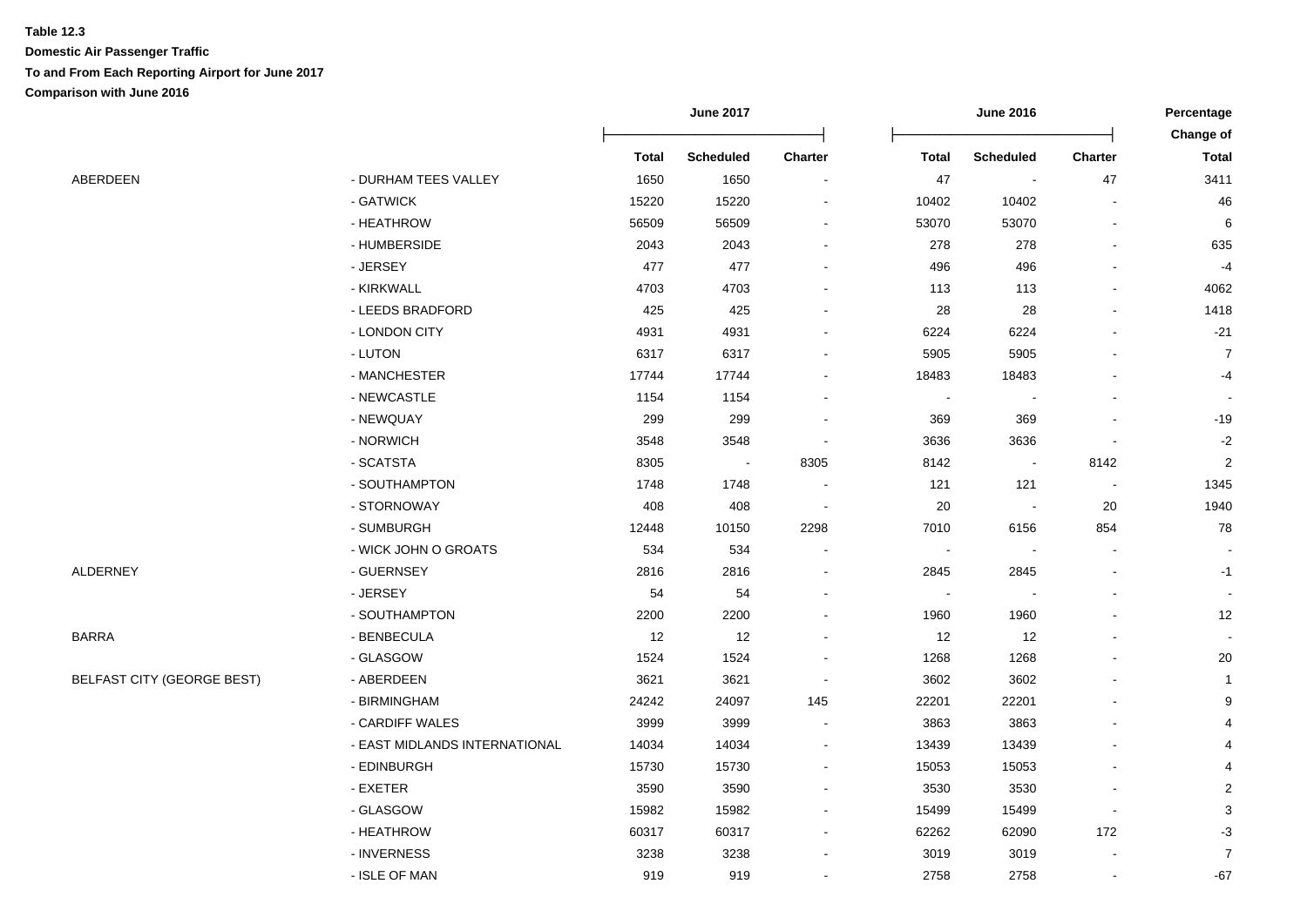|                                   |                              |              | <b>June 2017</b> |         | <b>June 2016</b> |                  |                | Percentage     |  |
|-----------------------------------|------------------------------|--------------|------------------|---------|------------------|------------------|----------------|----------------|--|
|                                   |                              |              |                  |         |                  |                  |                | Change of      |  |
|                                   |                              | <b>Total</b> | <b>Scheduled</b> | Charter | <b>Total</b>     | <b>Scheduled</b> | <b>Charter</b> | <b>Total</b>   |  |
| <b>BELFAST CITY (GEORGE BEST)</b> | - LEEDS BRADFORD             | 14636        | 14636            |         | 12915            | 12915            | $\blacksquare$ | 13             |  |
|                                   | - LIVERPOOL (JOHN LENNON)    | 3166         | 3166             |         | 8918             | 8918             |                | $-64$          |  |
|                                   | - LONDON CITY                | 11322        | 11322            |         | 10929            | 10929            |                | 4              |  |
|                                   | - MANCHESTER                 | 25836        | 25836            |         | 23821            | 23821            |                | 8              |  |
|                                   | - NEWCASTLE                  | 456          | 456              |         | 1997             | 1997             |                | $-77$          |  |
|                                   | - NEWQUAY                    | 309          | 309              |         | 347              | 347              |                | $-11$          |  |
|                                   | - SOUTHAMPTON                | 10962        | 10962            |         | 11518            | 11518            |                | $-5$           |  |
| BELFAST INTERNATIONAL             | - BIRMINGHAM                 | 15563        | 15563            |         | 18643            | 18643            |                | $-17$          |  |
|                                   | - BRISTOL                    | 23387        | 23387            |         | 21134            | 21134            |                | 11             |  |
|                                   | - EDINBURGH                  | 24238        | 24238            |         | 22415            | 22415            |                | 8              |  |
|                                   | - GATWICK                    | 91678        | 91678            |         | 80890            | 80890            |                | 13             |  |
|                                   | - GLASGOW                    | 16279        | 16279            |         | 23649            | 23649            |                | $-31$          |  |
|                                   | - JERSEY                     | 2131         | 2131             |         | 2320             | 2320             |                | -8             |  |
|                                   | - LIVERPOOL (JOHN LENNON)    | 34551        | 34551            |         | 34885            | 34885            |                | -1             |  |
|                                   | - LUTON                      | 30369        | 30369            |         | 27740            | 27740            |                | 9              |  |
|                                   | - MANCHESTER                 | 22351        | 22351            |         | 19133            | 19133            |                | 17             |  |
|                                   | - NEWCASTLE                  | 22255        | 22255            |         | 20189            | 20189            |                | $10$           |  |
|                                   | - STANSTED                   | 30600        | 30600            |         | 29404            | 29404            |                | 4              |  |
| BENBECULA                         | - BARRA                      | 11           | 11               |         | 12               | 12               |                | -8             |  |
|                                   | - GLASGOW                    | 2089         | 2089             |         | 2266             | 2266             |                | -8             |  |
|                                   | - STORNOWAY                  | 767          | 767              |         | 818              | 818              |                | -6             |  |
| BIRMINGHAM                        | - ABERDEEN                   | 11681        | 11681            |         | 11533            | 11533            |                | $\overline{1}$ |  |
|                                   | - BELFAST CITY (GEORGE BEST) | 24387        | 24387            |         | 22187            | 22187            |                | 10             |  |
|                                   | - BELFAST INTERNATIONAL      | 15456        | 15456            |         | 18505            | 18505            |                | $-16$          |  |
|                                   | - EDINBURGH                  | 23178        | 23178            |         | 22396            | 22396            |                | 3              |  |
|                                   | - GLASGOW                    | 19937        | 19937            |         | 18855            | 18855            |                | 6              |  |
|                                   | - GUERNSEY                   | 2902         | 2902             |         | 2684             | 2684             |                | 8              |  |
|                                   | - INVERNESS                  | 4031         | 4031             |         | 3576             | 3576             |                | 13             |  |
|                                   | - ISLE OF MAN                | 4335         | 4335             |         | 3896             | 3799             | 97             | 11             |  |
|                                   | - JERSEY                     | 6364         | 6364             |         | 6099             | 6099             |                | 4              |  |
|                                   | - MANCHESTER                 |              |                  |         | 36               | 36               |                | $-100$         |  |
|                                   | - NEWCASTLE                  |              |                  |         | 373              | 373              |                | $-100$         |  |
|                                   | - NEWQUAY                    | 3528         | 3528             |         | 3342             | 3342             |                | 6              |  |
|                                   |                              |              |                  |         |                  |                  |                |                |  |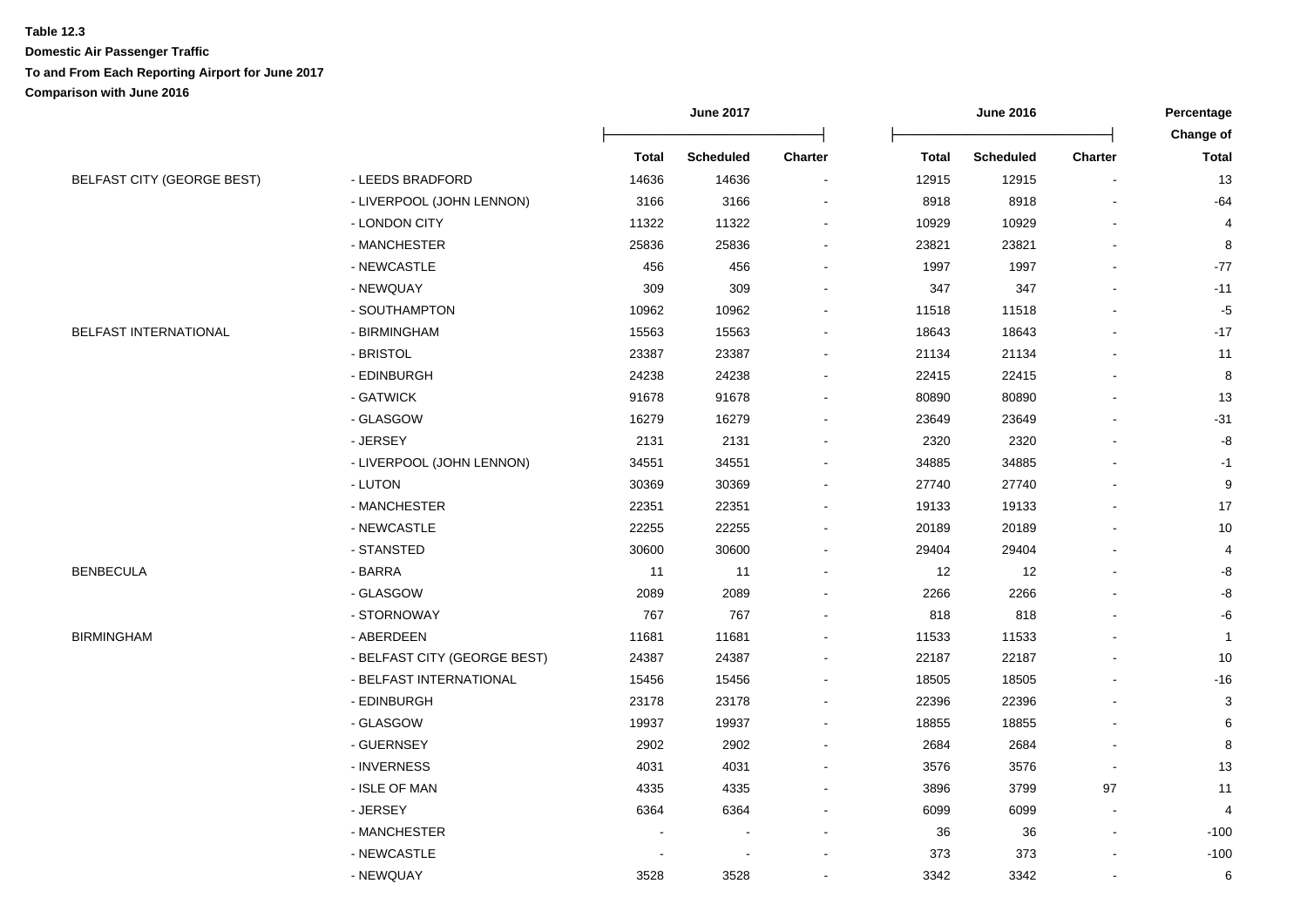|                      |                              |                          | <b>June 2017</b> |         |                  |                          | <b>June 2016</b>         |                           |  |
|----------------------|------------------------------|--------------------------|------------------|---------|------------------|--------------------------|--------------------------|---------------------------|--|
|                      |                              | <b>Total</b>             | <b>Scheduled</b> | Charter | <b>Total</b>     | <b>Scheduled</b>         | Charter                  | Change of<br><b>Total</b> |  |
| BIRMINGHAM           | - SOUTHAMPTON                | 54                       | 54               |         | 27               | 27                       | $\blacksquare$           | 100                       |  |
| <b>BLACKPOOL</b>     | - CARDIFF WALES              |                          |                  |         | 3                | 3                        |                          | $-100$                    |  |
|                      | - ISLE OF MAN                |                          |                  |         | 1946             | 1946                     |                          | $-100$                    |  |
| BOURNEMOUTH          | - JERSEY                     |                          |                  |         | 123              | 123                      |                          | $-100$                    |  |
|                      | - NEWCASTLE                  |                          |                  |         | 71               | $71$                     |                          | $-100$                    |  |
| <b>BRISTOL</b>       | - ABERDEEN                   | 1301                     | 1298             | 3       | 1797             | 1797                     |                          | $-28$                     |  |
|                      | - BELFAST INTERNATIONAL      | 23379                    | 23379            |         | 21207            | 21207                    |                          | 10                        |  |
|                      | - CARDIFF WALES              | $\overline{\phantom{a}}$ |                  |         | 303              | 303                      |                          | $-100$                    |  |
|                      | - EDINBURGH                  | 34010                    | 34010            |         | 31964            | 31964                    |                          | 6                         |  |
|                      | - GLASGOW                    | 25097                    | 25097            |         | 24790            | 24790                    |                          | -1                        |  |
|                      | - GUERNSEY                   | 2414                     | 2414             |         | 2656             | 2656                     | $\overline{\phantom{a}}$ | -9                        |  |
|                      | - HAWARDEN                   | 268                      | $\blacksquare$   | 268     | 155              | $\overline{\phantom{a}}$ | 155                      | 73                        |  |
|                      | - INVERNESS                  | 9576                     | 9576             |         | 8879             | 8879                     | $\blacksquare$           | 8                         |  |
|                      | - ISLE OF MAN                | 3583                     | 3583             |         | 1804             | 1804                     |                          | 99                        |  |
|                      | - JERSEY                     | 2996                     | 2996             |         | 3247             | 3247                     |                          | -8                        |  |
|                      | - LIVERPOOL (JOHN LENNON)    | $\overline{1}$           | $\overline{1}$   |         |                  |                          |                          |                           |  |
|                      | - MANCHESTER                 | 284                      | 284              |         |                  |                          |                          |                           |  |
|                      | - NEWCASTLE                  | 13899                    | 13899            |         | 12337            | 12337                    |                          | 13                        |  |
|                      | - NORWICH                    | $\overline{\phantom{a}}$ |                  |         | 26               | 26                       |                          | $-100$                    |  |
| CAMPBELTOWN          | - GLASGOW                    | 957                      | 957              |         | 798              | 798                      |                          | 20                        |  |
|                      | - ISLAY                      | 10                       | 10               |         | 10               | 10                       |                          |                           |  |
|                      | $-$ TIREE                    | 9                        | 9                |         | 15               | 15                       |                          | -40                       |  |
| <b>CARDIFF WALES</b> | - ABERDEEN                   | 53                       | 53               |         | 71               | 71                       |                          | $-25$                     |  |
|                      | - ANGLESEY (VALLEY)          | 1217                     | 1217             |         | 955              | 955                      |                          | 27                        |  |
|                      | - BELFAST CITY (GEORGE BEST) | 4058                     | 4058             |         | 3898             | 3898                     |                          | 4                         |  |
|                      | - BELFAST INTERNATIONAL      | $\overline{\phantom{a}}$ | $\sim$           |         | 179              | 179                      |                          | $-100$                    |  |
|                      | - EDINBURGH                  | 8291                     | 8291             |         | 7394             | 7394                     |                          | 12                        |  |
|                      | - GLASGOW                    | 2333                     | 2333             |         | 3388             | 3388                     |                          | $-31$                     |  |
|                      | - GUERNSEY                   | 596                      | 596              |         |                  |                          |                          |                           |  |
|                      | - HAWARDEN                   |                          |                  |         | 22               | 22                       |                          | $-100$                    |  |
|                      | - ISLE OF MAN                |                          |                  |         | $\boldsymbol{7}$ | $\boldsymbol{7}$         |                          | $-100$                    |  |
|                      | - JERSEY                     | 1547                     | 1547             |         | 1583             | 1583                     |                          | $-2$                      |  |
|                      | - LONDON CITY                | 2543                     | 2543             |         | $\blacksquare$   |                          |                          |                           |  |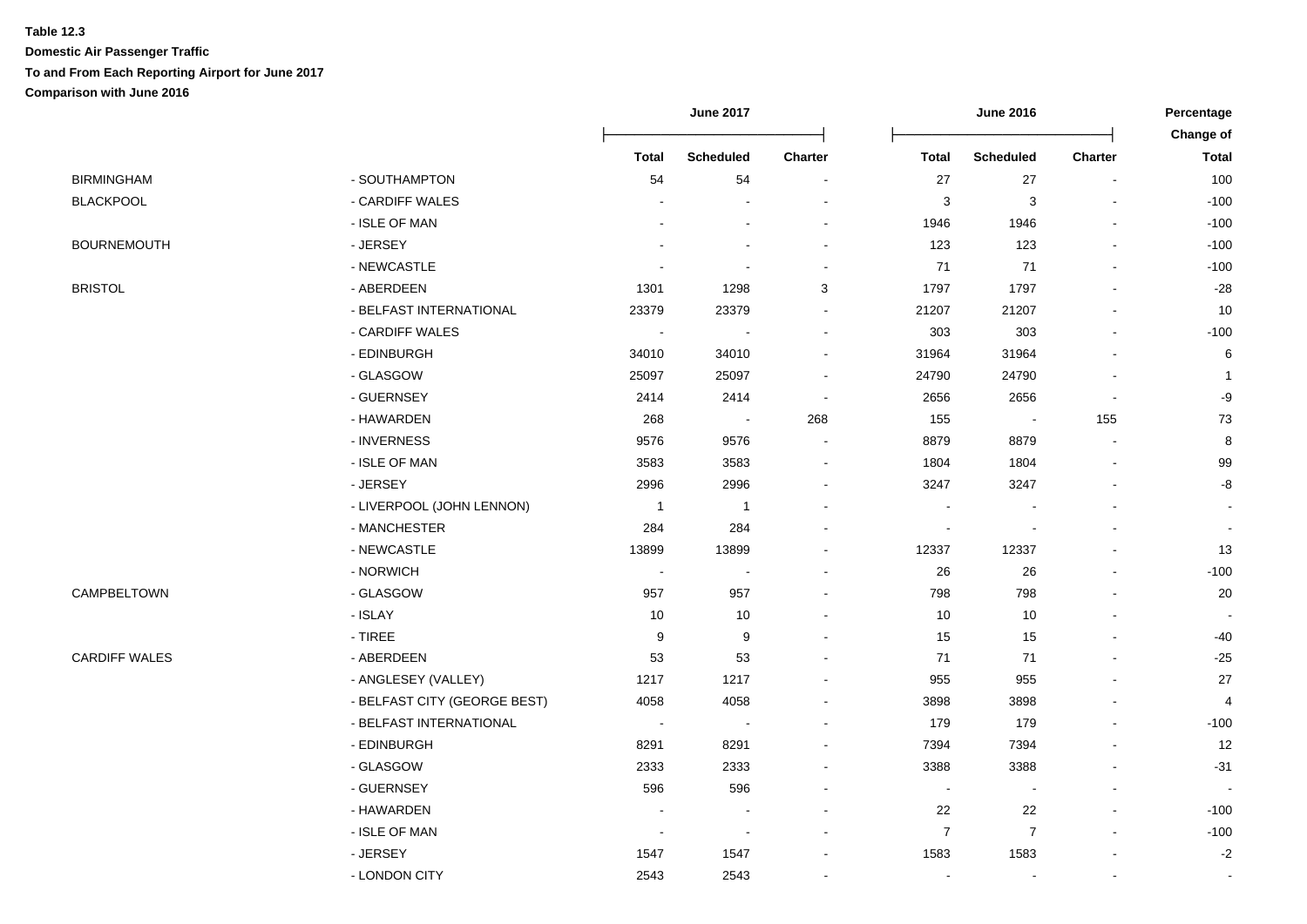|                             |                              |                          | <b>June 2017</b>         |                          |                | <b>June 2016</b>         |                |                           |  |
|-----------------------------|------------------------------|--------------------------|--------------------------|--------------------------|----------------|--------------------------|----------------|---------------------------|--|
|                             |                              | <b>Total</b>             | <b>Scheduled</b>         | <b>Charter</b>           | <b>Total</b>   | <b>Scheduled</b>         | <b>Charter</b> | Change of<br><b>Total</b> |  |
|                             |                              |                          |                          |                          |                |                          |                |                           |  |
| <b>CARDIFF WALES</b>        | - NEWCASTLE                  | 1328                     | 1328                     | $\overline{\phantom{a}}$ | 1365           | 1365                     |                | $-3$                      |  |
| CITY OF DERRY (EGLINTON)    | - GLASGOW                    | 7292                     | 7292                     |                          | 6504           | 6504                     |                | 12                        |  |
|                             | - LIVERPOOL (JOHN LENNON)    | 2699                     | 2699                     | $\overline{a}$           | 6431           | 6431                     |                | $-58$                     |  |
|                             | - STANSTED                   | 4070                     | 4070                     |                          | 9377           | 9377                     |                | $-57$                     |  |
| DONCASTER SHEFFIELD         | - BELFAST CITY (GEORGE BEST) |                          |                          |                          | 55             | 55                       |                | $-100$                    |  |
|                             | - BIRMINGHAM                 |                          |                          |                          | 64             | 64                       |                | $-100$                    |  |
|                             | - EXETER                     |                          |                          |                          | 29             | $\overline{\phantom{a}}$ | 29             | $-100$                    |  |
|                             | - JERSEY                     | 3767                     | 3767                     |                          | 3587           | 3587                     |                | 5                         |  |
|                             | - LIVERPOOL (JOHN LENNON)    | 6                        | $\,6$                    | $\blacksquare$           | $\blacksquare$ |                          |                |                           |  |
|                             | - NEWQUAY                    | 1433                     | 1433                     | $\blacksquare$           | 1666           | 1666                     |                | $-14$                     |  |
| <b>DUNDEE</b>               | - STANSTED                   | 1998                     | 1998                     |                          | 1840           | 1840                     |                | 9                         |  |
| DURHAM TEES VALLEY          | - ABERDEEN                   | 1843                     | 1843                     | $\overline{\phantom{a}}$ | 1809           | 1809                     |                | $\overline{\mathbf{c}}$   |  |
|                             | - CARDIFF WALES              |                          |                          | $\overline{a}$           | 9              | 9                        |                | $-100$                    |  |
|                             | - HUMBERSIDE                 | 54                       | 54                       |                          | 6              | 6                        |                | 800                       |  |
|                             | - JERSEY                     | 604                      | 604                      | $\blacksquare$           | 532            | 532                      |                | 14                        |  |
|                             | - LEEDS BRADFORD             |                          |                          |                          | 34             | 34                       |                | $-100$                    |  |
|                             | - NEWCASTLE                  |                          |                          |                          | 6              | 6                        |                | $-100$                    |  |
| EAST MIDLANDS INTERNATIONAL | - ABERDEEN                   |                          |                          |                          | 714            | 714                      |                | $-100$                    |  |
|                             | - BELFAST CITY (GEORGE BEST) | 14036                    | 14036                    |                          | 13407          | 13407                    |                | 5                         |  |
|                             | - BIRMINGHAM                 |                          |                          |                          | 183            | 183                      |                | $-100$                    |  |
|                             | - DONCASTER SHEFFIELD        | $\overline{\phantom{a}}$ | $\overline{\phantom{a}}$ |                          | 180            | $\overline{\phantom{a}}$ | 180            | $-100$                    |  |
|                             | - EDINBURGH                  | 8445                     | 8445                     |                          | 9117           | 9117                     |                | $-7$                      |  |
|                             | - GLASGOW                    | 9162                     | 9162                     |                          | 10171          | 10171                    |                | $-10$                     |  |
|                             | - GUERNSEY                   | 2910                     | 2910                     |                          | 3049           | 3049                     |                | -5                        |  |
|                             | - JERSEY                     | 3051                     | 3051                     |                          | 2814           | 2814                     |                | 8                         |  |
|                             | - NEWCASTLE                  | 31                       | 31                       | $\overline{\phantom{a}}$ |                |                          |                |                           |  |
|                             | - NORWICH                    | 44                       | $\blacksquare$           | 44                       |                |                          |                |                           |  |
|                             | - SOUTHAMPTON                | 151                      | 151                      | $\sim$                   |                |                          |                |                           |  |
| <b>EDINBURGH</b>            | - ABERDEEN                   | 32                       | 32                       |                          |                |                          |                |                           |  |
|                             | - BELFAST CITY (GEORGE BEST) | 15676                    | 15676                    |                          | 15115          | 15115                    |                | 4                         |  |
|                             | - BELFAST INTERNATIONAL      | 24112                    | 24112                    |                          | 22358          | 22358                    |                | 8                         |  |
|                             | - BIRMINGHAM                 | 23170                    | 23170                    |                          | 22494          | 22494                    |                | 3                         |  |
|                             | - BRISTOL                    | 33868                    | 33868                    | $\overline{a}$           | 31913          | 31913                    |                | 6                         |  |
|                             |                              |                          |                          |                          |                |                          |                |                           |  |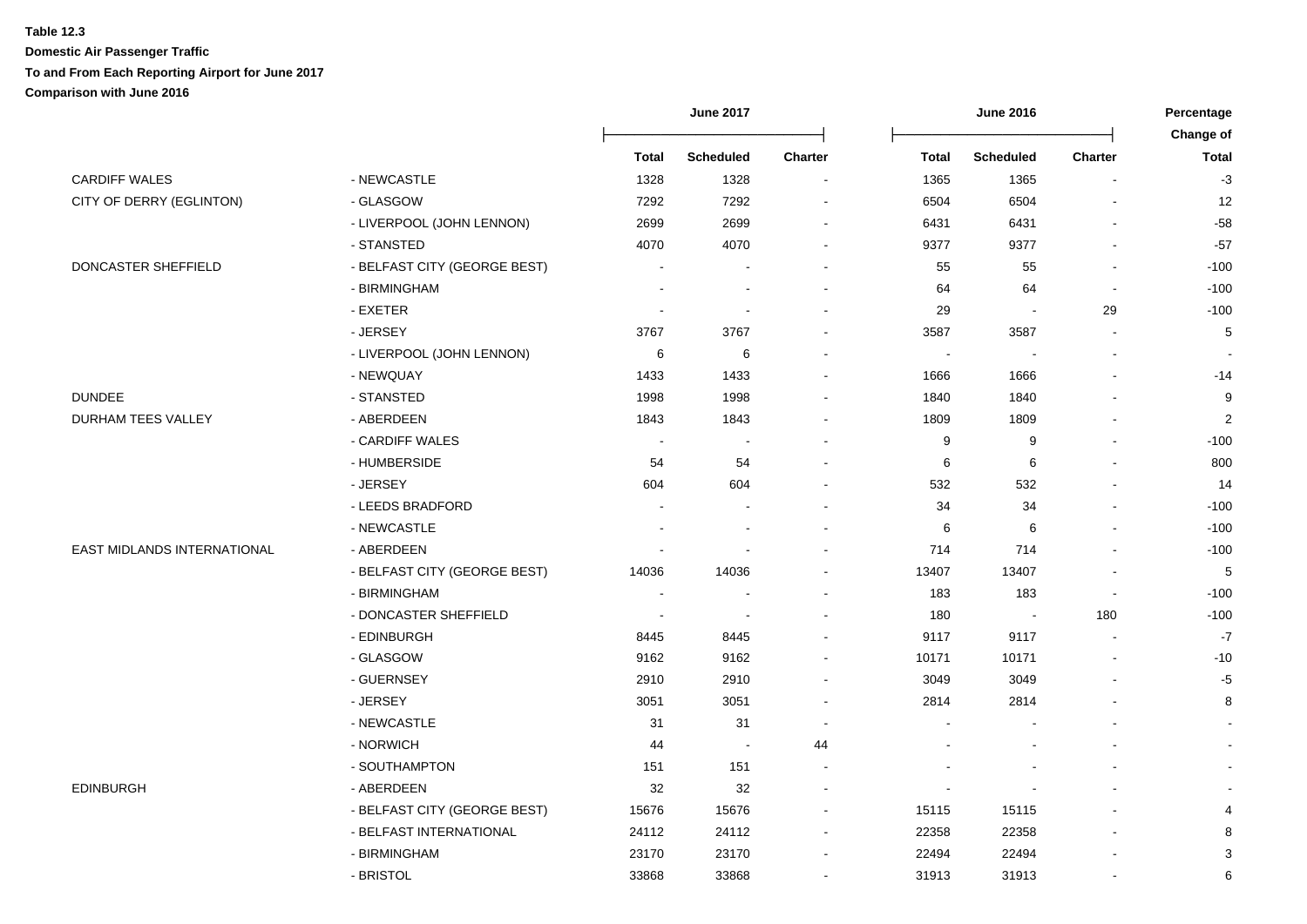|  |  | EDINBURGH |  |
|--|--|-----------|--|
|--|--|-----------|--|

|                  |                               |        |                  |                          |                |                  |                | Change of      |
|------------------|-------------------------------|--------|------------------|--------------------------|----------------|------------------|----------------|----------------|
|                  |                               | Total  | <b>Scheduled</b> | <b>Charter</b>           | Total          | <b>Scheduled</b> | <b>Charter</b> | <b>Total</b>   |
| <b>EDINBURGH</b> | - CARDIFF WALES               | 8227   | 8227             | $\overline{\phantom{a}}$ | 7377           | 7377             |                | 12             |
|                  | - EAST MIDLANDS INTERNATIONAL | 8521   | 8521             | $\overline{a}$           | 8997           | 8997             |                | $-5$           |
|                  | - EXETER                      | 3901   | 3901             |                          | 3958           | 3958             |                | $-1$           |
|                  | - GATWICK                     | 64730  | 64730            |                          | 59035          | 59035            |                | 10             |
|                  | - GLASGOW                     | 29     | 29               | $\blacksquare$           | $\blacksquare$ |                  |                | $\blacksquare$ |
|                  | - HEATHROW                    | 109309 | 109309           |                          | 95024          | 95024            |                | 15             |
|                  | - ISLE OF MAN                 | 548    | 548              |                          | $\blacksquare$ |                  |                | $\blacksquare$ |
|                  | - JERSEY                      | 737    | 737              | $\blacksquare$           | 848            | 848              |                | $-13$          |
|                  | - KIRKWALL                    | 4807   | 4807             |                          | 4769           | 4769             |                | $\mathbf{1}$   |
|                  | - LIVERPOOL (JOHN LENNON)     | $\sim$ | $\sim$           |                          | 1467           | 1467             |                | $-100$         |
|                  | - LONDON CITY                 | 43050  | 43050            |                          | 49714          | 49714            |                | $-13$          |
|                  | - LUTON                       | 27133  | 27133            |                          | 22986          | 22986            |                | 18             |
|                  | - MANCHESTER                  | 11181  | 11181            |                          | 8840           | 8840             |                | 26             |
|                  | - NEWCASTLE                   | 46     | 46               |                          |                |                  |                |                |
|                  | - NEWQUAY                     | 985    | 985              |                          | 634            | 634              |                | 55             |
|                  | - NORWICH                     | 2881   | 2881             |                          | 2437           | 2437             |                | 18             |
|                  | - SOUTHAMPTON                 | 19343  | 19343            | $\blacksquare$           | 16771          | 16771            |                | 15             |
|                  | - STANSTED                    | 70425  | 70425            |                          | 73597          | 73597            |                | $-4$           |
|                  | - STORNOWAY                   | 1724   | 1724             | $\blacksquare$           | 1948           | 1948             |                | $-11$          |
|                  | - SUMBURGH                    | 4393   | 4393             |                          | 4371           | 4371             |                | $\mathbf{1}$   |
|                  | - WICK JOHN O GROATS          | 1198   | 1198             |                          | 1035           | 1035             |                | 16             |
| EXETER           | - BELFAST CITY (GEORGE BEST)  | 3631   | 3631             |                          | 3550           | 3550             |                | $\overline{2}$ |
|                  | - BIRMINGHAM                  | 32     | 32               |                          |                |                  |                |                |
|                  | - DONCASTER SHEFFIELD         |        | $\sim$           |                          | 25             | $\blacksquare$   | 25             | $-100$         |
|                  | - EDINBURGH                   | 3933   | 3933             |                          | 3976           | 3976             | $\sim$         | $-1$           |
|                  | - GLASGOW                     | 3882   | 3882             |                          | 3237           | 3237             |                | 20             |
|                  | - GUERNSEY                    | 2808   | 2808             |                          | 2414           | 2414             |                | 16             |
|                  | - ISLES OF SCILLY (ST.MARYS)  | 2239   | 2239             |                          | 2530           | 2530             |                | $-12$          |
|                  | - JERSEY                      | 3815   | 3815             |                          | 3644           | 3644             |                | 5              |
|                  | - LONDON CITY                 | 2854   | 2854             |                          | 3090           | 3090             |                | -8             |
|                  | - MANCHESTER                  | 12236  | 12236            |                          | 9591           | 9591             |                | 28             |
|                  | - NEWCASTLE                   | 3921   | 3921             |                          | 3669           | 3669             |                | $\overline{7}$ |
|                  | - NORWICH                     | 2305   | 2305             | $\blacksquare$           | 2330           | 2330             |                | $-1$           |

**June 2017 June 2016 Percentage**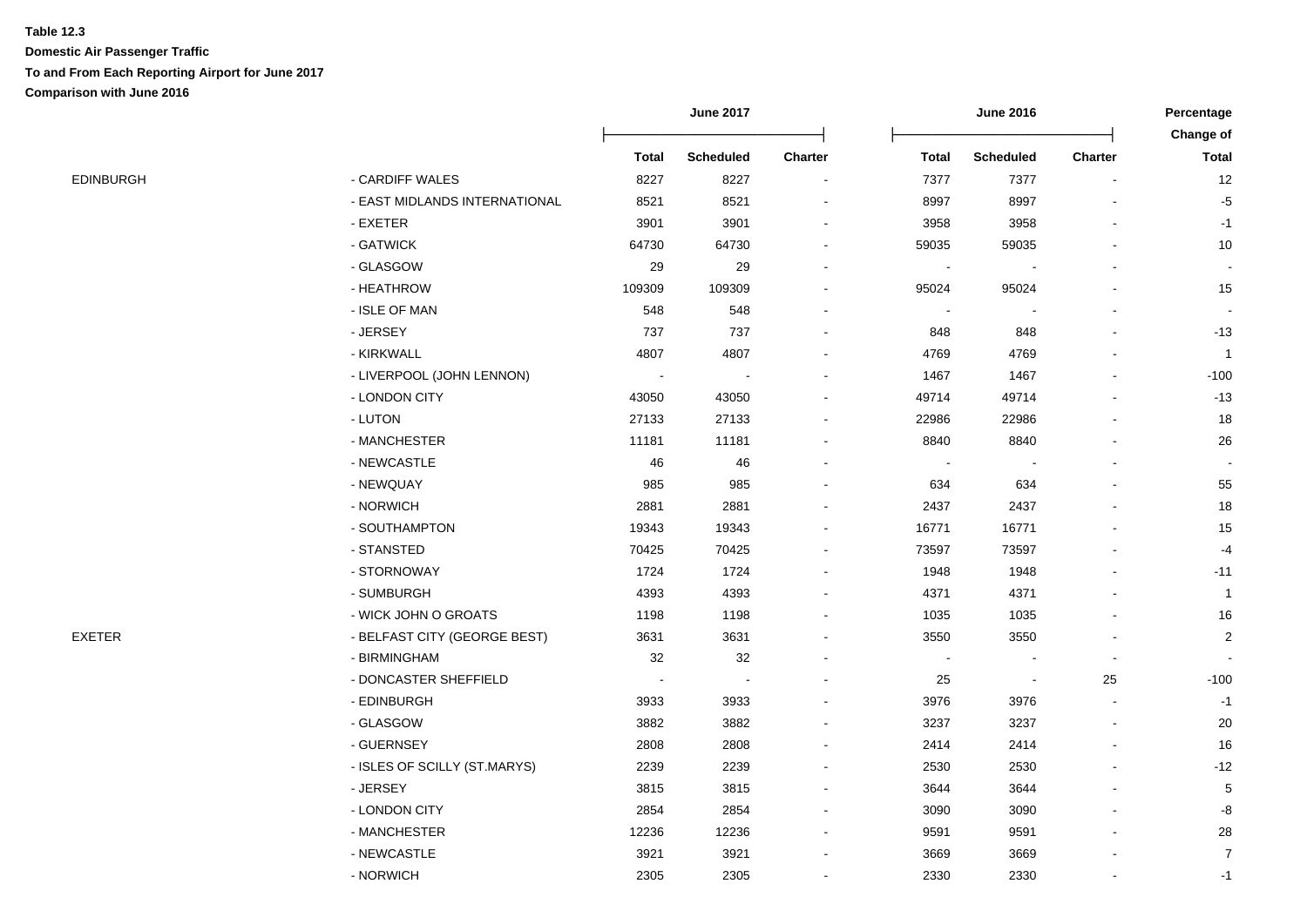|                        |                               | <b>June 2017</b> |                  | <b>June 2016</b>         |                |                  | Percentage<br>Change of |                |
|------------------------|-------------------------------|------------------|------------------|--------------------------|----------------|------------------|-------------------------|----------------|
|                        |                               | Total            | <b>Scheduled</b> | <b>Charter</b>           | <b>Total</b>   | <b>Scheduled</b> | <b>Charter</b>          | <b>Total</b>   |
| <b>EXETER</b>          | - SOUTHAMPTON                 | 95               | 95               | $\sim$                   | $\sim$         | $\sim$           | $\blacksquare$          |                |
|                        | - SOUTHEND                    |                  |                  |                          | 59             | 59               |                         | $-100$         |
| GLASGOW                | - BARRA                       | 1604             | 1604             |                          |                |                  |                         |                |
|                        | - BELFAST CITY (GEORGE BEST)  | 16058            | 16058            |                          | 15641          | 15641            |                         | 3              |
|                        | - BELFAST INTERNATIONAL       | 16282            | 16282            |                          | 23653          | 23653            |                         | $-31$          |
|                        | - BENBECULA                   | 2167             | 2167             | $\overline{\phantom{a}}$ |                |                  |                         |                |
|                        | - BIRMINGHAM                  | 19914            | 19914            | $\overline{\phantom{a}}$ | 18826          | 18826            |                         | 6              |
|                        | - BRISTOL                     | 25096            | 25096            | $\blacksquare$           | 24790          | 24790            |                         |                |
|                        | - CAMPBELTOWN                 | 965              | 965              | $\blacksquare$           | $\blacksquare$ |                  |                         |                |
|                        | - CARDIFF WALES               | 2330             | 2330             | $\blacksquare$           | 3390           | 3390             | $\overline{a}$          | $-31$          |
|                        | - CITY OF DERRY (EGLINTON)    | 7287             | 7287             | $\blacksquare$           | 6536           | 6536             | $\blacksquare$          | 11             |
|                        | - EAST MIDLANDS INTERNATIONAL | 9186             | 9186             | $\overline{a}$           | 10068          | 10068            | $\blacksquare$          | -9             |
|                        | - EXETER                      | 3869             | 3869             | $\overline{a}$           | 3239           | 3239             |                         | 19             |
|                        | - GATWICK                     | 54862            | 54862            | $\blacksquare$           | 56226          | 56226            |                         | $-2$           |
|                        | - HEATHROW                    | 82386            | 82386            |                          | 82050          | 82050            |                         |                |
|                        | - INVERNESS                   | 52               | 52               | $\blacksquare$           | $\blacksquare$ |                  |                         |                |
|                        | - ISLAY                       | 3533             | 3533             | $\overline{\phantom{a}}$ | 39             | 39               | $\overline{a}$          | 8959           |
|                        | - ISLE OF MAN                 | 869              | 869              |                          | $\mathbf{r}$   |                  | $\sim$                  |                |
|                        | - JERSEY                      | 6530             | 6530             | $\blacksquare$           | 4025           | 3998             | 27                      | 62             |
|                        | - KIRKWALL                    | 2023             | 2023             |                          | 993            | 993              | $\blacksquare$          | 104            |
|                        | - LEEDS BRADFORD              | 1002             | 1002             |                          | $\blacksquare$ |                  |                         | $\blacksquare$ |
|                        | - LONDON CITY                 | 21720            | 21720            |                          | 21623          | 21623            |                         |                |
|                        | - LUTON                       | 20014            | 20014            |                          | 17338          | 17338            |                         | 15             |
|                        | - MANCHESTER                  | 4422             | 4422             |                          | 3348           | 3348             |                         | 32             |
|                        | - NEWQUAY                     | 441              | 441              | $\overline{\phantom{a}}$ | 523            | 523              | $\overline{a}$          | $-16$          |
|                        | - SOUTHAMPTON                 | 18609            | 18609            | $\blacksquare$           | 15874          | 15874            | $\blacksquare$          | 17             |
|                        | - STANSTED                    | 49922            | 49922            | $\overline{\phantom{a}}$ | 57499          | 57413            | 86                      | $-13$          |
|                        | - STORNOWAY                   | 6345             | 6345             | $\sim$                   | 1001           | 1001             | $\sim$                  | 534            |
|                        | - SUMBURGH                    | 2931             | 2931             | $\overline{a}$           | 511            | 511              | $\blacksquare$          | 474            |
|                        | - TIREE                       | 1032             | 1032             | $\blacksquare$           | $\blacksquare$ |                  | $\mathbf{r}$            |                |
| <b>GLOUCESTERSHIRE</b> | - ISLE OF MAN                 |                  | $\overline{a}$   | $\sim$                   | 1377           | 1377             | $\overline{a}$          | $-100$         |
|                        | - JERSEY                      |                  |                  |                          | 52             | 52               |                         | $-100$         |
| <b>GUERNSEY</b>        | - ALDERNEY                    | 2799             | 2799             |                          | 2765           | 2765             |                         | $\mathbf{1}$   |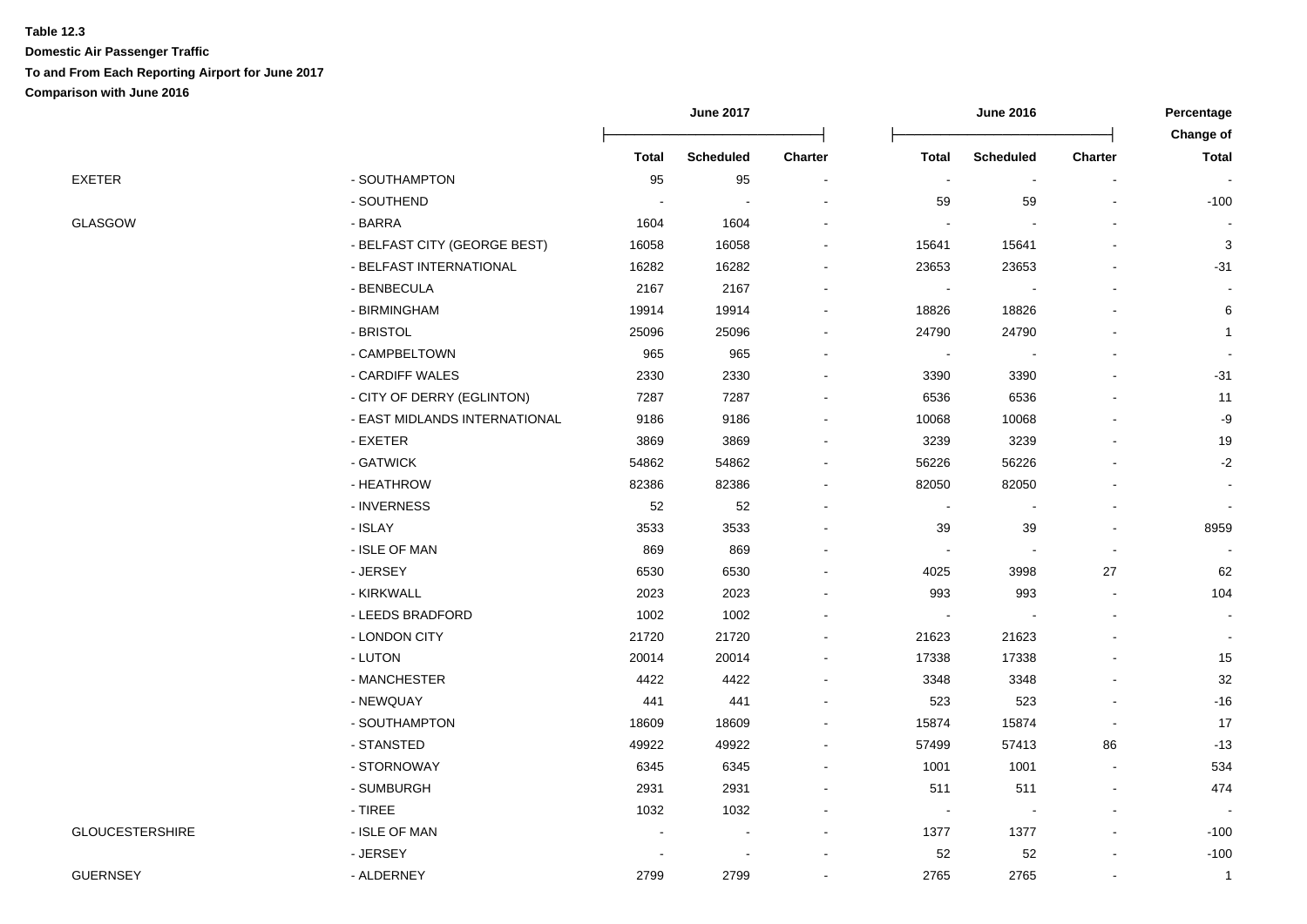|                   |                               |                          | <b>June 2017</b> |                          |                | <b>June 2016</b> |                |                           |
|-------------------|-------------------------------|--------------------------|------------------|--------------------------|----------------|------------------|----------------|---------------------------|
|                   |                               | <b>Total</b>             | <b>Scheduled</b> | <b>Charter</b>           | <b>Total</b>   | <b>Scheduled</b> | <b>Charter</b> | Change of<br><b>Total</b> |
| GUERNSEY          | - BIRMINGHAM                  | 2882                     | 2882             | $\blacksquare$           | 2414           | 2414             |                | 19                        |
|                   | - BRISTOL                     | 2203                     | 2203             | $\blacksquare$           | 2402           | 2402             |                | -8                        |
|                   | - CARDIFF WALES               | 589                      | 589              | $\overline{a}$           | $\blacksquare$ | $\blacksquare$   |                |                           |
|                   | - EAST MIDLANDS INTERNATIONAL | 2949                     | 2949             |                          | 3090           | 3090             |                | $-5$                      |
|                   | - ELSTREE                     |                          |                  |                          | 33             | 33               |                | $-100$                    |
|                   | - EXETER                      | 2769                     | 2769             |                          | 2416           | 2416             |                | 15                        |
|                   | - GATWICK                     | 27640                    | 27640            | $\overline{\phantom{a}}$ | 26419          | 26419            |                | $\,$ 5 $\,$               |
|                   | - JERSEY                      | 9338                     | 9297             | 41                       | 9613           | 9402             | 211            | $-3$                      |
|                   | - LEEDS BRADFORD              | 1432                     | 1432             | $\blacksquare$           | 1347           | 1347             | $\blacksquare$ | $\,6\,$                   |
|                   | - LONDON CITY                 | 2427                     | 2427             | $\overline{\phantom{a}}$ | 2389           | 2389             | $\overline{a}$ | 2                         |
|                   | - MANCHESTER                  | 5465                     | 5465             | $\overline{\phantom{a}}$ | 5889           | 5889             |                | $\textnormal{-}7$         |
|                   | - NORWICH                     | 259                      | 259              | $\overline{\phantom{a}}$ | 393            | 393              |                | $-34$                     |
|                   | - SOUTHAMPTON                 | 10759                    | 10759            |                          | 11487          | 11487            |                | $-6$                      |
|                   | - SOUTHEND                    | $\overline{\phantom{a}}$ |                  |                          | 38             | 38               |                | $-100$                    |
|                   | - STANSTED                    | 2879                     | 2879             |                          | 2726           | 2726             |                | 6                         |
| <b>HUMBERSIDE</b> | - ABERDEEN                    | 1903                     | 1903             |                          | 2171           | 2171             |                | $-12$                     |
|                   | - DURHAM TEES VALLEY          | 99                       | 99               | $\overline{\phantom{a}}$ |                |                  |                | $\blacksquare$            |
|                   | - ISLE OF MAN                 | 52                       | 26               | 26                       |                |                  | $\blacksquare$ |                           |
|                   | - JERSEY                      | 368                      | 368              | $\overline{\phantom{a}}$ | 413            | $\blacksquare$   | 413            | $-11$                     |
|                   | - LEEDS BRADFORD              | 16                       | 16               | $\overline{\phantom{a}}$ |                | $\blacksquare$   | $\blacksquare$ |                           |
|                   | - NORWICH                     | $10$                     | $\blacksquare$   | $10$                     |                |                  | $\blacksquare$ |                           |
| <b>INVERNESS</b>  | - BELFAST CITY (GEORGE BEST)  | 3251                     | 3251             | $\blacksquare$           | 3046           | 3046             |                | $\boldsymbol{7}$          |
|                   | - BIRMINGHAM                  | 4066                     | 4066             | $\blacksquare$           | 3591           | 3591             |                | $13$                      |
|                   | - BRISTOL                     | 9544                     | 9544             |                          | 8896           | 8896             |                | $\overline{7}$            |
|                   | - EDINBURGH                   | 31                       | 31               |                          |                |                  |                |                           |
|                   | - GATWICK                     | 23828                    | 23828            |                          | 20876          | 20876            |                | 14                        |
|                   | - HEATHROW                    | 7478                     | 7478             |                          | 7408           | 7408             |                | $\mathbf{1}$              |
|                   | - JERSEY                      | 429                      | 429              |                          | 461            | 461              |                | $-7$                      |
|                   | - KIRKWALL                    | 2494                     | 2494             |                          | 1892           | 1892             |                | 32                        |
|                   | - LUTON                       | 14192                    | 14192            | $\blacksquare$           | 13089          | 13089            |                | 8                         |
|                   | - MANCHESTER                  | 6380                     | 6380             | $\overline{a}$           | 6182           | 6182             |                | 3                         |
|                   | - STORNOWAY                   | 2565                     | 2565             |                          | 2746           | 2746             |                | $\textnormal{-}7$         |
|                   | - SUMBURGH                    | 13                       | 13               | $\sim$                   | 305            | 305              | $\blacksquare$ | $-96$                     |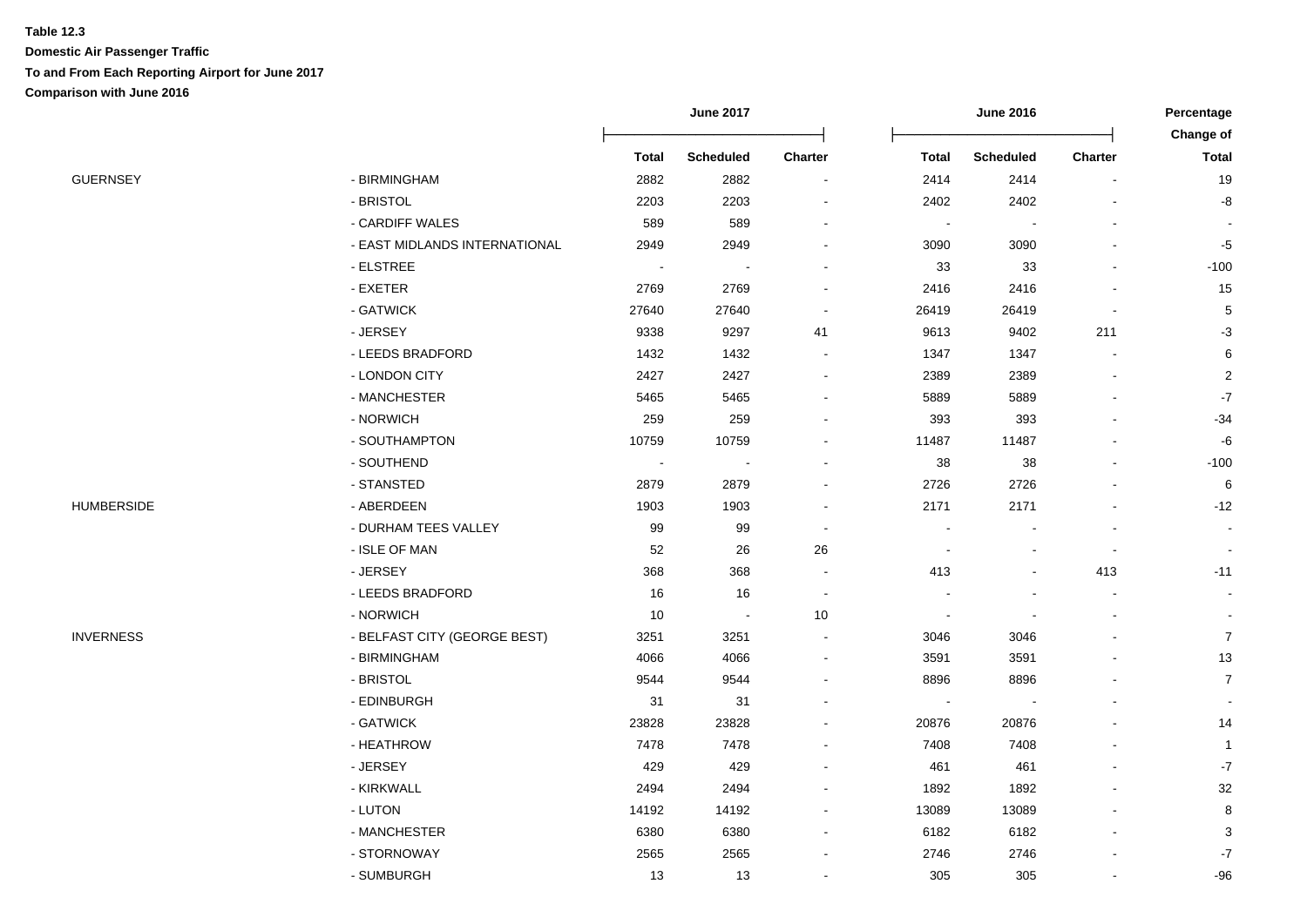|                               | <b>June 2017</b>         |                          |                          | Percentage<br>Change of  |                  |                |                |
|-------------------------------|--------------------------|--------------------------|--------------------------|--------------------------|------------------|----------------|----------------|
|                               | <b>Total</b>             | <b>Scheduled</b>         | <b>Charter</b>           | <b>Total</b>             | <b>Scheduled</b> | <b>Charter</b> | <b>Total</b>   |
| - CAMPBELTOWN                 | $\sim$                   | $\sim$                   | $\overline{\phantom{a}}$ | 19                       | 19               | $\blacksquare$ | $-100$         |
| - GLASGOW                     | 3526                     | 3526                     | $\sim$                   | 2529                     | 2529             |                | 39             |
| - BELFAST CITY (GEORGE BEST)  | 1369                     | 1201                     | 168                      | 2693                     | 2693             |                | -49            |
| - BIRMINGHAM                  | 4250                     | 4250                     | $\blacksquare$           | 3810                     | 3810             |                | 12             |
| - BLACKPOOL                   |                          |                          |                          | 1909                     | 1909             |                | $-100$         |
| - BRISTOL                     | 3588                     | 3588                     |                          | 1803                     | 1803             |                | 99             |
| - EDINBURGH                   | 561                      | 561                      | ä,                       | $\overline{\phantom{a}}$ |                  |                |                |
| - GATWICK                     | 18755                    | 18755                    | ۰                        | 16009                    | 16009            |                | 17             |
| - GLASGOW                     | 843                      | 843                      | $\blacksquare$           | 1207                     | 1207             |                | $-30$          |
| - GLOUCESTERSHIRE             | $\overline{\phantom{a}}$ |                          | $\sim$                   | 1371                     | 1371             |                | $-100$         |
| - HUMBERSIDE                  | 76                       | $\overline{\phantom{a}}$ | 76                       | $\overline{\phantom{a}}$ |                  |                |                |
| - LIVERPOOL (JOHN LENNON)     | 22303                    | 22303                    | $\overline{\phantom{a}}$ | 20606                    | 20606            |                | 8              |
| - LONDON CITY                 | 6450                     | 6450                     | $\blacksquare$           | 8074                     | 8074             |                | $-20$          |
| - LUTON                       | 2753                     | 2753                     | $\blacksquare$           | $\sim$                   | $\blacksquare$   |                |                |
| - MANCHESTER                  | 15027                    | 15027                    | ٠                        | 15322                    | 15322            |                | $-2$           |
| - NEWCASTLE                   | 769                      | 769                      |                          | 513                      | 513              |                | 50             |
| - ABERDEEN                    | 458                      | 458                      |                          | 490                      | 490              |                | $-7$           |
| - ALDERNEY                    | 64                       | 64                       |                          | $\overline{\phantom{a}}$ |                  |                |                |
| - BELFAST INTERNATIONAL       | 2043                     | 2043                     | $\blacksquare$           | 2229                     | 2229             |                | -8             |
| - BIRMINGHAM                  | 7082                     | 7082                     | $\blacksquare$           | 7295                     | 7295             |                | $-3$           |
| - BLACKBUSHE                  | $\sqrt{2}$               | $\sqrt{2}$               |                          | $\overline{\phantom{a}}$ | $\blacksquare$   |                |                |
| - BOURNEMOUTH                 | $\overline{\phantom{a}}$ |                          |                          | 13                       | 13               |                | $-100$         |
| - BRISTOL                     | 3108                     | 3108                     |                          | 3223                     | 3223             |                | -4             |
| - CARDIFF WALES               | 1530                     | 1530                     |                          | 1466                     | 1466             |                | 4              |
| - DONCASTER SHEFFIELD         | 3418                     | 3418                     | $\blacksquare$           | 3231                     | 3231             |                | 6              |
| - DUNDEE                      | $\overline{\phantom{a}}$ | $\sim$                   | $\overline{a}$           | 283                      | 283              |                | $-100$         |
| - DURHAM TEES VALLEY          | 564                      | 564                      |                          | 528                      | 528              |                | 7              |
| - EAST MIDLANDS INTERNATIONAL | 3027                     | 3027                     |                          | 2807                     | 2807             |                | 8              |
| - EDINBURGH                   | 713                      | 713                      | ä,                       | 849                      | 849              |                | $-16$          |
| - EXETER                      | 4112                     | 4112                     | $\blacksquare$           | 4082                     | 4082             |                | $\overline{1}$ |
| - GATWICK                     | 57035                    | 57035                    | $\blacksquare$           | 55399                    | 55399            |                | 3              |
| - GLASGOW                     | 6446                     | 6446                     |                          | 3978                     | 3978             |                | 62             |
| - GLOUCESTERSHIRE             | $\overline{\phantom{a}}$ |                          |                          | 52                       | 52               | $\blacksquare$ | $-100$         |
|                               |                          |                          |                          |                          |                  |                |                |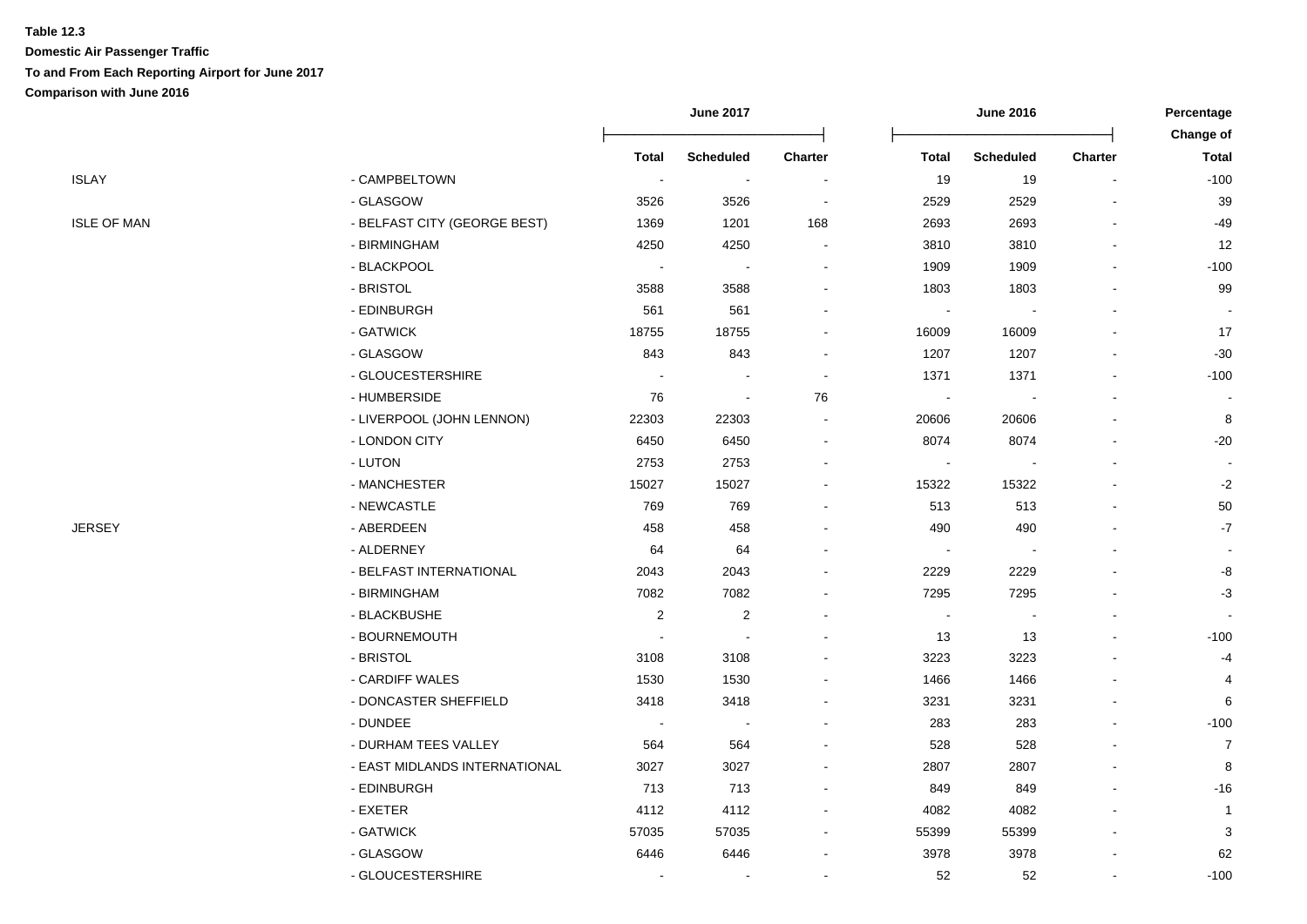|                       |                              | <b>June 2017</b> |                  | <b>June 2016</b> |              |                  | Percentage               |                           |
|-----------------------|------------------------------|------------------|------------------|------------------|--------------|------------------|--------------------------|---------------------------|
|                       |                              | <b>Total</b>     | <b>Scheduled</b> | Charter          | <b>Total</b> | <b>Scheduled</b> | <b>Charter</b>           | Change of<br><b>Total</b> |
|                       | - GUERNSEY                   | 8562             |                  |                  |              | 8697             |                          | $-2$                      |
| JERSEY                |                              |                  | 8562             | $\overline{a}$   | 8697         |                  | $\overline{\phantom{a}}$ |                           |
|                       | - HUMBERSIDE                 | 327              | 327              |                  | 427          | 427              | $\sim$                   | $-23$                     |
|                       | - INVERNESS                  | 434              | 434              |                  | 461          | 461              |                          | -6                        |
|                       | - LEEDS BRADFORD             | 2730             | 2730             |                  | 2726         | 2726             |                          |                           |
|                       | - LIVERPOOL (JOHN LENNON)    | 11666            | 11666            |                  | 8961         | 8961             |                          | $30\,$                    |
|                       | - LONDON CITY                | 3283             | 3283             |                  | 3081         | 3081             |                          | $\overline{7}$            |
|                       | - LUTON                      | 6001             | 6001             |                  | 5281         | 5281             |                          | 14                        |
|                       | - MANCHESTER                 | 4152             | 4152             |                  | 4592         | 4592             |                          | $-10$                     |
|                       | - NEWCASTLE                  | 3411             | 3411             |                  | 3676         | 3676             |                          | $-7$                      |
|                       | - NORWICH                    | 1115             | 1115             | $\blacksquare$   | 714          | 714              |                          | 56                        |
|                       | - SOUTHAMPTON                | 14362            | 14362            | $\blacksquare$   | 14065        | 14065            |                          | $\overline{2}$            |
|                       | - SOUTHEND                   | 4021             | 4021             |                  | 3493         | 3493             |                          | 15                        |
| <b>KIRKWALL</b>       | - ABERDEEN                   | 4682             | 4682             |                  | 4606         | 4606             | $\overline{a}$           | $\sqrt{2}$                |
|                       | - EDAY                       | 28               | 28               |                  | 56           | 56               |                          | $-50$                     |
|                       | - EDINBURGH                  | 4996             | 4996             |                  | 4744         | 4744             |                          | 5                         |
|                       | - GLASGOW                    | 2018             | 2018             |                  | 1943         | 1943             |                          | 4                         |
|                       | - INVERNESS                  | 1207             | 1207             |                  | 1059         | 1059             |                          | 14                        |
|                       | - NORTH RONALDSAY            | 618              | 618              |                  | 638          | 638              |                          | $-3$                      |
|                       | - PAPA WESTRAY               | 415              | 415              |                  | 449          | 449              |                          | -8                        |
|                       | - SANDAY                     | 249              | 249              |                  | 213          | 213              |                          | 17                        |
|                       | - STRONSAY                   | 305              | 305              |                  | 264          | 264              |                          | 16                        |
|                       | - SUMBURGH                   | 1101             | 1101             |                  | 860          | 860              |                          | 28                        |
|                       | - WESTRAY                    | 344              | 344              |                  | 343          | 343              |                          |                           |
| <b>LEEDS BRADFORD</b> | - ABERDEEN                   | 1559             | 1559             |                  | 1206         | 1206             |                          | 29                        |
|                       | - BELFAST CITY (GEORGE BEST) | 14607            | 14607            |                  | 12945        | 12945            |                          | 13                        |
|                       | - DONCASTER SHEFFIELD        | 73               | 73               |                  |              |                  |                          |                           |
|                       | - DURHAM TEES VALLEY         | $\sim$           |                  |                  | $\sqrt{5}$   | $\sqrt{5}$       |                          | $-100$                    |
|                       | - GLASGOW                    | 1003             | 1003             |                  | 748          | 748              |                          | 34                        |
|                       | - GUERNSEY                   | 1357             | 1357             |                  | 1310         | 1310             |                          | $\overline{4}$            |
|                       | - HEATHROW                   | 13078            | 13078            |                  | 12713        | 12713            |                          | $\sqrt{3}$                |
|                       | - JERSEY                     | 2774             | 2774             |                  | 2801         | 2801             |                          | $-1$                      |
|                       | - NEWCASTLE                  | $\overline{1}$   | $\overline{1}$   |                  |              |                  |                          |                           |
|                       | - NEWQUAY                    | 2703             | 2703             |                  |              | $\blacksquare$   | $\blacksquare$           |                           |
|                       |                              |                  |                  |                  |              |                  |                          |                           |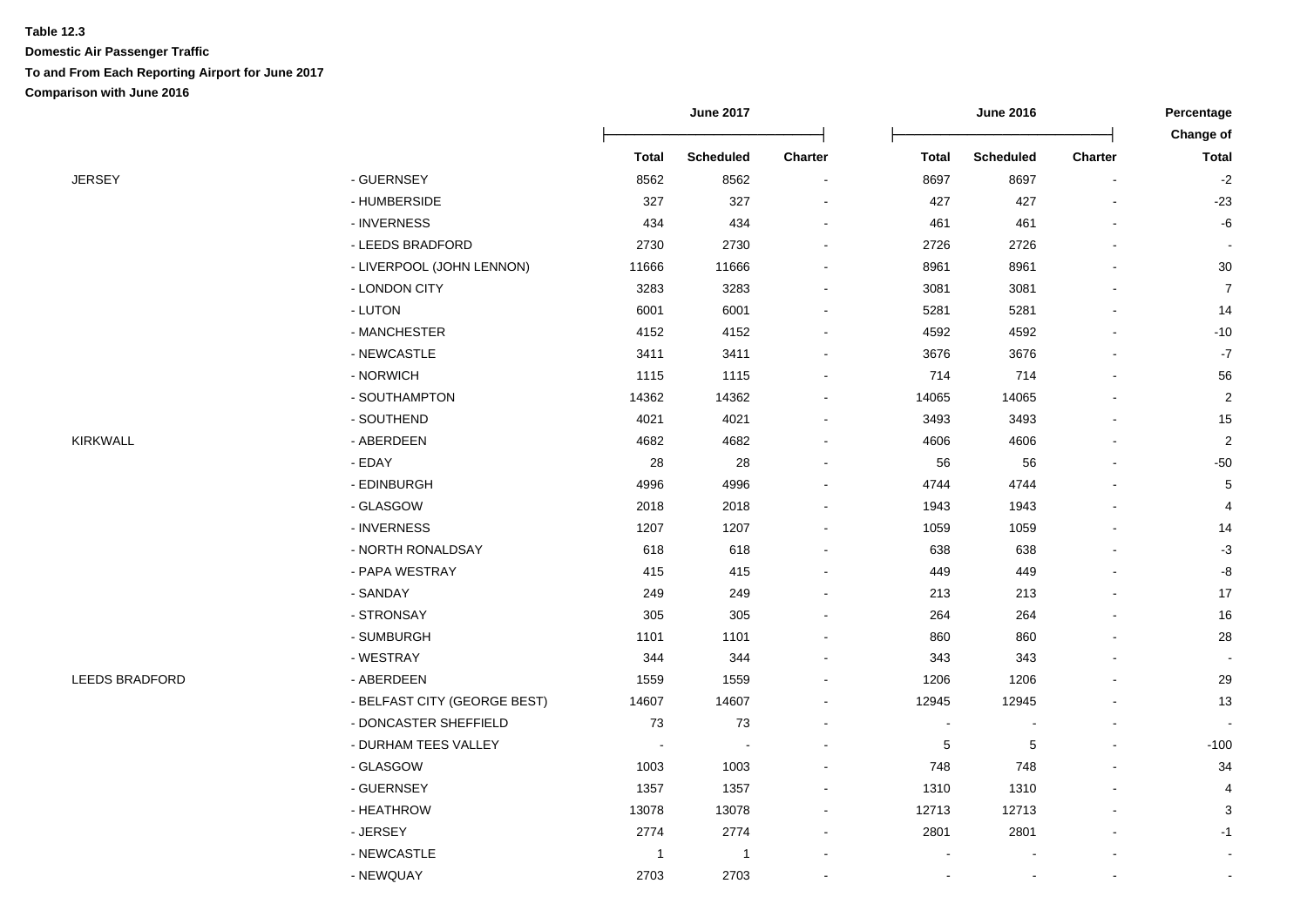|                         |                              | <b>June 2017</b> |                  |                | <b>June 2016</b>         |                          |                          | Percentage                |
|-------------------------|------------------------------|------------------|------------------|----------------|--------------------------|--------------------------|--------------------------|---------------------------|
|                         |                              | <b>Total</b>     | <b>Scheduled</b> | <b>Charter</b> | <b>Total</b>             | <b>Scheduled</b>         | <b>Charter</b>           | Change of<br><b>Total</b> |
| <b>LEEDS BRADFORD</b>   | - NORWICH                    | 25               | 12               | 13             | $\overline{\phantom{a}}$ | $\blacksquare$           |                          |                           |
|                         | - SOUTHAMPTON                | 3101             | 3101             |                | 3567                     | 3567                     |                          | -13                       |
| LERWICK (TINGWALL)      | - FAIR ISLE                  | 359              | 359              |                | 451                      | 451                      |                          | $-20$                     |
|                         | - FOULA                      | 127              | 127              |                | 198                      | 198                      |                          | $-36$                     |
|                         | - PAPA STOUR                 | $\sqrt{2}$       | $\overline{2}$   |                | 20                       | 20                       |                          | -90                       |
| LIVERPOOL (JOHN LENNON) | - BELFAST CITY (GEORGE BEST) | 3156             | 3156             |                | 8888                     | 8888                     |                          | $-64$                     |
|                         | - BELFAST INTERNATIONAL      | 34330            | 34330            |                | 34862                    | 34862                    |                          | $-2$                      |
|                         | - CITY OF DERRY (EGLINTON)   | 2654             | 2654             |                | 6343                     | 6343                     |                          | $-58$                     |
|                         | - EDINBURGH                  |                  |                  |                | 1466                     | 1466                     |                          | $-100$                    |
|                         | - ISLE OF MAN                | 22211            | 22211            | $\blacksquare$ | 20707                    | 20707                    | $\overline{\phantom{a}}$ | $\overline{7}$            |
|                         | - JERSEY                     | 11955            | 11955            |                | 9303                     | 9303                     | $\overline{a}$           | 29                        |
|                         | - NEWQUAY                    | 327              | 327              |                | 359                      | 359                      |                          | $-9$                      |
| MANCHESTER              | - ABERDEEN                   | 17521            | 17521            |                | 18301                    | 18301                    |                          | $-4$                      |
|                         | - BELFAST CITY (GEORGE BEST) | 25739            | 25739            |                | 23676                    | 23676                    |                          | $9\,$                     |
|                         | - BELFAST INTERNATIONAL      | 22037            | 22037            |                | 18895                    | 18895                    |                          | 17                        |
|                         | - EDINBURGH                  | 11034            | 11034            |                | 8796                     | 8796                     |                          | 25                        |
|                         | - EXETER                     | 12024            | 12024            |                | 9500                     | 9500                     |                          | 27                        |
|                         | - GLASGOW                    | 4149             | 4149             |                | 3535                     | 3535                     |                          | 17                        |
|                         | - GUERNSEY                   | 5468             | 5468             |                | 5850                     | 5850                     |                          | $-7$                      |
|                         | - HEATHROW                   | 48978            | 48978            |                | 54788                    | 54788                    |                          | $-11$                     |
|                         | - INVERNESS                  | 5955             | 5955             |                | 6209                     | 6209                     | $\blacksquare$           | $-4$                      |
|                         | - ISLE OF MAN                | 14895            | 14895            |                | 15236                    | 15218                    | 18                       | $-2$                      |
|                         | - JERSEY                     | 4158             | 4158             |                | 4613                     | 4613                     | $\overline{\phantom{a}}$ | $-10$                     |
|                         | - LIVERPOOL (JOHN LENNON)    | 151              | 151              |                | $\blacksquare$           |                          | $\overline{\phantom{a}}$ | $\sim$                    |
|                         | - LONDON CITY                | 330              | 330              |                |                          |                          | $\blacksquare$           |                           |
|                         | - LUTON                      | 20               | ÷,               | 20             | 36                       | $\overline{\phantom{a}}$ | 36                       | -44                       |
|                         | - NEWCASTLE                  | 184              | 184              |                |                          |                          |                          |                           |
|                         | - NEWQUAY                    | 8794             | 8794             |                | 6650                     | 6650                     |                          | 32                        |
|                         | - NORWICH                    | 2441             | 2441             |                | 2324                     | 2324                     |                          | 5                         |
|                         | - SOUTHAMPTON                | 17083            | 17083            |                | 16757                    | 16757                    |                          | $\overline{2}$            |
|                         | - STORNOWAY                  | 493              | 493              |                |                          |                          |                          |                           |
|                         | - SUMBURGH                   | 242              | 242              |                |                          |                          |                          |                           |
| <b>NEWCASTLE</b>        | - ABERDEEN                   | 1856             | 1856             |                | 1829                     | 1829                     |                          | $\mathbf{1}$              |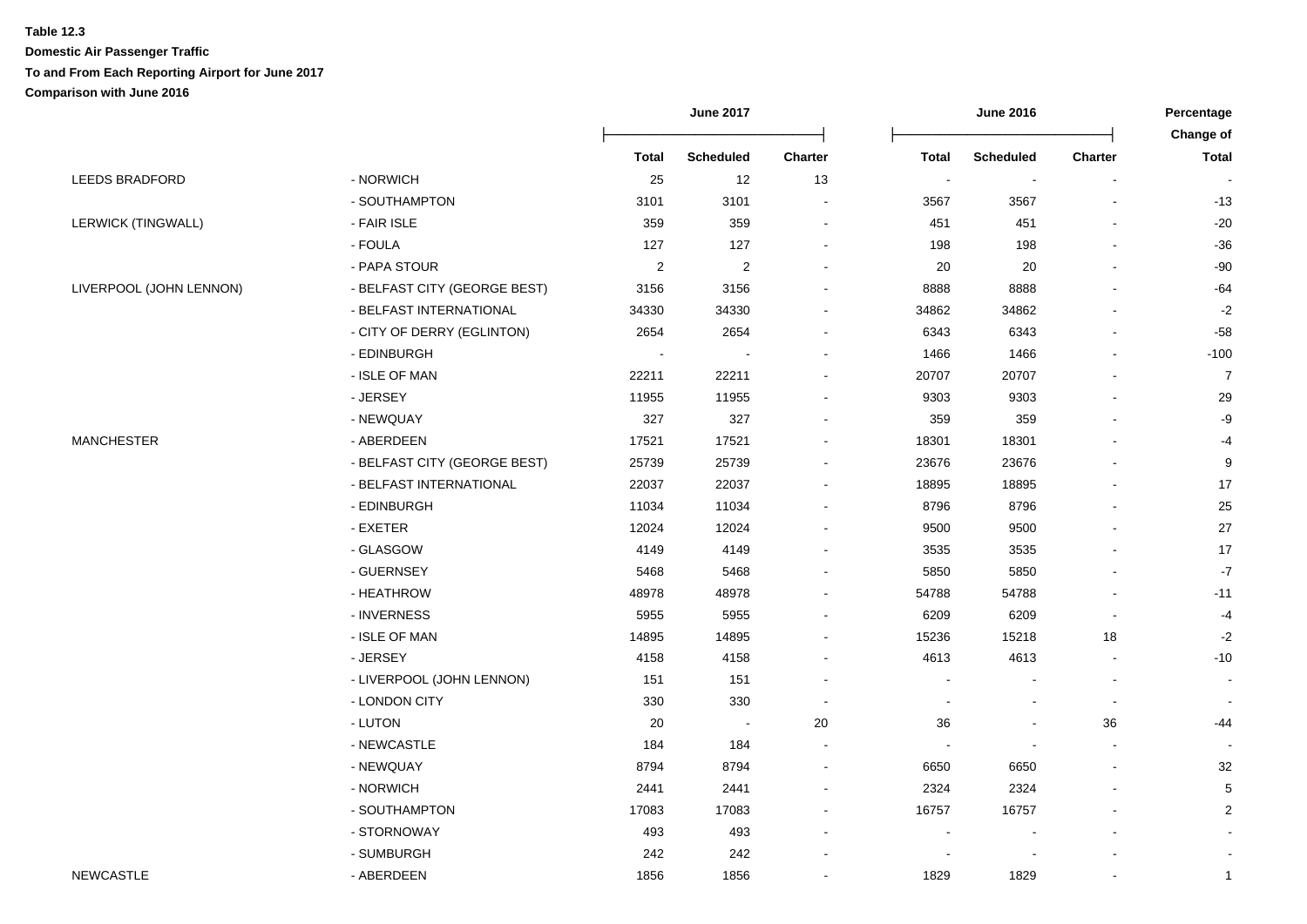|                              |                                                                                                                                                                                                                                                                                                                                                                                                   | <b>June 2017</b>                                                                                                                                              |                                                                                                                                                 |                          | <b>June 2016</b>                                                                                                                                                                 |                                                                                                                                                                                                           |                                                                              |
|------------------------------|---------------------------------------------------------------------------------------------------------------------------------------------------------------------------------------------------------------------------------------------------------------------------------------------------------------------------------------------------------------------------------------------------|---------------------------------------------------------------------------------------------------------------------------------------------------------------|-------------------------------------------------------------------------------------------------------------------------------------------------|--------------------------|----------------------------------------------------------------------------------------------------------------------------------------------------------------------------------|-----------------------------------------------------------------------------------------------------------------------------------------------------------------------------------------------------------|------------------------------------------------------------------------------|
|                              |                                                                                                                                                                                                                                                                                                                                                                                                   |                                                                                                                                                               |                                                                                                                                                 |                          |                                                                                                                                                                                  |                                                                                                                                                                                                           | Change of<br><b>Total</b>                                                    |
|                              |                                                                                                                                                                                                                                                                                                                                                                                                   |                                                                                                                                                               |                                                                                                                                                 |                          |                                                                                                                                                                                  |                                                                                                                                                                                                           | $-100$                                                                       |
|                              |                                                                                                                                                                                                                                                                                                                                                                                                   |                                                                                                                                                               |                                                                                                                                                 |                          |                                                                                                                                                                                  |                                                                                                                                                                                                           | 11                                                                           |
|                              |                                                                                                                                                                                                                                                                                                                                                                                                   |                                                                                                                                                               |                                                                                                                                                 |                          |                                                                                                                                                                                  |                                                                                                                                                                                                           | $-100$                                                                       |
|                              | $\overline{a}$                                                                                                                                                                                                                                                                                                                                                                                    |                                                                                                                                                               |                                                                                                                                                 |                          |                                                                                                                                                                                  |                                                                                                                                                                                                           | $-100$                                                                       |
|                              |                                                                                                                                                                                                                                                                                                                                                                                                   |                                                                                                                                                               |                                                                                                                                                 |                          |                                                                                                                                                                                  |                                                                                                                                                                                                           | 13                                                                           |
|                              |                                                                                                                                                                                                                                                                                                                                                                                                   |                                                                                                                                                               |                                                                                                                                                 |                          |                                                                                                                                                                                  |                                                                                                                                                                                                           | 4                                                                            |
|                              |                                                                                                                                                                                                                                                                                                                                                                                                   |                                                                                                                                                               |                                                                                                                                                 |                          |                                                                                                                                                                                  |                                                                                                                                                                                                           | 6                                                                            |
|                              |                                                                                                                                                                                                                                                                                                                                                                                                   |                                                                                                                                                               |                                                                                                                                                 |                          |                                                                                                                                                                                  |                                                                                                                                                                                                           | $\overline{1}$                                                               |
|                              |                                                                                                                                                                                                                                                                                                                                                                                                   |                                                                                                                                                               |                                                                                                                                                 |                          |                                                                                                                                                                                  |                                                                                                                                                                                                           |                                                                              |
|                              |                                                                                                                                                                                                                                                                                                                                                                                                   |                                                                                                                                                               |                                                                                                                                                 |                          |                                                                                                                                                                                  |                                                                                                                                                                                                           | $\text{-}7$                                                                  |
|                              |                                                                                                                                                                                                                                                                                                                                                                                                   |                                                                                                                                                               |                                                                                                                                                 |                          |                                                                                                                                                                                  |                                                                                                                                                                                                           | $-2$                                                                         |
|                              |                                                                                                                                                                                                                                                                                                                                                                                                   |                                                                                                                                                               |                                                                                                                                                 |                          |                                                                                                                                                                                  |                                                                                                                                                                                                           | 24                                                                           |
|                              |                                                                                                                                                                                                                                                                                                                                                                                                   | $\sim$                                                                                                                                                        |                                                                                                                                                 |                          |                                                                                                                                                                                  |                                                                                                                                                                                                           | $-100$                                                                       |
|                              |                                                                                                                                                                                                                                                                                                                                                                                                   |                                                                                                                                                               |                                                                                                                                                 |                          |                                                                                                                                                                                  |                                                                                                                                                                                                           | $-16$                                                                        |
|                              |                                                                                                                                                                                                                                                                                                                                                                                                   |                                                                                                                                                               |                                                                                                                                                 |                          |                                                                                                                                                                                  |                                                                                                                                                                                                           | $-7$                                                                         |
|                              |                                                                                                                                                                                                                                                                                                                                                                                                   |                                                                                                                                                               |                                                                                                                                                 |                          |                                                                                                                                                                                  |                                                                                                                                                                                                           | $\overline{2}$                                                               |
|                              |                                                                                                                                                                                                                                                                                                                                                                                                   |                                                                                                                                                               |                                                                                                                                                 |                          |                                                                                                                                                                                  |                                                                                                                                                                                                           | $-12$                                                                        |
|                              | $\sim$                                                                                                                                                                                                                                                                                                                                                                                            | $\sim$                                                                                                                                                        |                                                                                                                                                 |                          |                                                                                                                                                                                  |                                                                                                                                                                                                           | $-100$                                                                       |
|                              | 999                                                                                                                                                                                                                                                                                                                                                                                               |                                                                                                                                                               |                                                                                                                                                 | $\overline{\phantom{a}}$ | $\blacksquare$                                                                                                                                                                   |                                                                                                                                                                                                           | $\sim$                                                                       |
|                              | 19                                                                                                                                                                                                                                                                                                                                                                                                |                                                                                                                                                               |                                                                                                                                                 |                          |                                                                                                                                                                                  |                                                                                                                                                                                                           | 58                                                                           |
|                              | 13867                                                                                                                                                                                                                                                                                                                                                                                             | 13867                                                                                                                                                         |                                                                                                                                                 | 13522                    |                                                                                                                                                                                  |                                                                                                                                                                                                           | 3                                                                            |
| - GLASGOW                    | 441                                                                                                                                                                                                                                                                                                                                                                                               | 441                                                                                                                                                           |                                                                                                                                                 | 498                      | 498                                                                                                                                                                              |                                                                                                                                                                                                           | $-11$                                                                        |
| - ISLES OF SCILLY (ST.MARYS) | 2714                                                                                                                                                                                                                                                                                                                                                                                              | 2714                                                                                                                                                          |                                                                                                                                                 | 2627                     | 2627                                                                                                                                                                             |                                                                                                                                                                                                           | 3                                                                            |
| - LANDS END (ST JUST)        | 15                                                                                                                                                                                                                                                                                                                                                                                                | 15                                                                                                                                                            |                                                                                                                                                 | $\blacksquare$           |                                                                                                                                                                                  |                                                                                                                                                                                                           |                                                                              |
| - LEEDS BRADFORD             | 2754                                                                                                                                                                                                                                                                                                                                                                                              | 2754                                                                                                                                                          |                                                                                                                                                 | $\sim$                   |                                                                                                                                                                                  |                                                                                                                                                                                                           |                                                                              |
|                              | 334                                                                                                                                                                                                                                                                                                                                                                                               | 334                                                                                                                                                           |                                                                                                                                                 | 360                      | 360                                                                                                                                                                              |                                                                                                                                                                                                           | $\textbf{-7}$                                                                |
| - MANCHESTER                 | 8936                                                                                                                                                                                                                                                                                                                                                                                              | 8936                                                                                                                                                          |                                                                                                                                                 | 6670                     | 6670                                                                                                                                                                             |                                                                                                                                                                                                           | 34                                                                           |
| - NEWCASTLE                  | 524                                                                                                                                                                                                                                                                                                                                                                                               | 524                                                                                                                                                           |                                                                                                                                                 | 512                      | 512                                                                                                                                                                              |                                                                                                                                                                                                           | $\overline{2}$                                                               |
| - STANSTED                   | 3143                                                                                                                                                                                                                                                                                                                                                                                              | 3143                                                                                                                                                          |                                                                                                                                                 | 2811                     | 2811                                                                                                                                                                             |                                                                                                                                                                                                           | 12                                                                           |
| - ABERDEEN                   | 3408                                                                                                                                                                                                                                                                                                                                                                                              | 3408                                                                                                                                                          |                                                                                                                                                 | 3714                     | 3714                                                                                                                                                                             |                                                                                                                                                                                                           | $\mbox{-}8$                                                                  |
| - BRISTOL                    | $\sim$                                                                                                                                                                                                                                                                                                                                                                                            | $\sim$                                                                                                                                                        |                                                                                                                                                 | 17                       | 17                                                                                                                                                                               | $\blacksquare$                                                                                                                                                                                            | $-100$                                                                       |
| - EDINBURGH                  | 2855                                                                                                                                                                                                                                                                                                                                                                                              | 2855                                                                                                                                                          |                                                                                                                                                 | 2424                     | 2424                                                                                                                                                                             |                                                                                                                                                                                                           | 18                                                                           |
| - EXETER                     | 2286                                                                                                                                                                                                                                                                                                                                                                                              | 2286                                                                                                                                                          |                                                                                                                                                 | 2409                     | 2409                                                                                                                                                                             | $\blacksquare$                                                                                                                                                                                            | $-5$                                                                         |
|                              | - BELFAST CITY (GEORGE BEST)<br>- BELFAST INTERNATIONAL<br>- BIRMINGHAM<br>- BOURNEMOUTH<br>- BRISTOL<br>- CARDIFF WALES<br>- EXETER<br>- HEATHROW<br>- ISLE OF MAN<br>- JERSEY<br>- NEWQUAY<br>- SOUTHAMPTON<br>- STANSTED<br>- ABERDEEN<br>- BELFAST CITY (GEORGE BEST)<br>- BIRMINGHAM<br>- DONCASTER SHEFFIELD<br>- EDAY<br>- EDINBURGH<br>- EXETER<br>- GATWICK<br>- LIVERPOOL (JOHN LENNON) | Total<br>$\sim$<br>22251<br>$\overline{\phantom{a}}$<br>13824<br>1299<br>3869<br>40623<br>785<br>3475<br>500<br>12304<br>$\sim$<br>299<br>321<br>3461<br>1329 | <b>Scheduled</b><br>$\sim$<br>22251<br>13824<br>1299<br>3869<br>40623<br>785<br>3475<br>500<br>12304<br>299<br>321<br>3461<br>1329<br>999<br>19 | Charter                  | <b>Total</b><br>1998<br>20112<br>383<br>66<br>12269<br>1255<br>3641<br>40192<br>$\overline{\phantom{a}}$<br>3752<br>512<br>9917<br>59<br>355<br>347<br>3409<br>1514<br>624<br>12 | <b>Scheduled</b><br>1998<br>20112<br>383<br>66<br>12269<br>1255<br>3641<br>40192<br>$\overline{\phantom{a}}$<br>3752<br>512<br>9917<br>$\blacksquare$<br>355<br>347<br>3409<br>1514<br>624<br>12<br>13522 | <b>Charter</b><br>$\overline{\phantom{a}}$<br>$\sim$<br>$\blacksquare$<br>59 |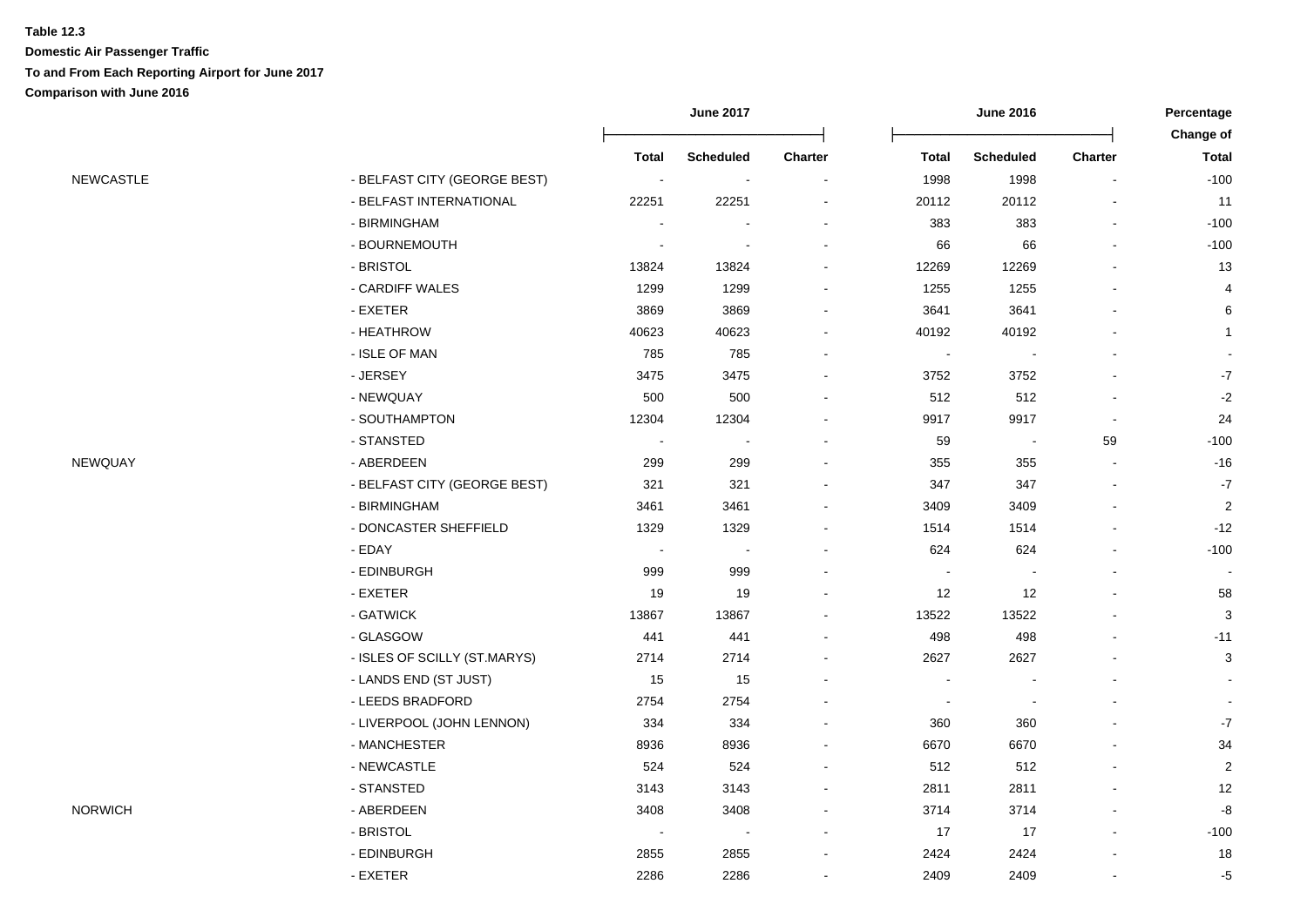|                     |                               | <b>June 2017</b> |                             | <b>June 2016</b>         |                |                  | Percentage               |                           |
|---------------------|-------------------------------|------------------|-----------------------------|--------------------------|----------------|------------------|--------------------------|---------------------------|
|                     |                               |                  |                             |                          |                |                  |                          | Change of                 |
|                     |                               | <b>Total</b>     | <b>Scheduled</b>            | <b>Charter</b>           | <b>Total</b>   | <b>Scheduled</b> | <b>Charter</b>           | <b>Total</b>              |
| <b>NORWICH</b>      | - GUERNSEY                    | 256              | 256                         | $\overline{\phantom{a}}$ | 280            | 280              |                          | -9                        |
|                     | - JERSEY                      | 1104             | 1104                        | $\blacksquare$           | 715            | 715              | $\overline{\phantom{a}}$ | 54                        |
|                     | - LEEDS BRADFORD              | $\sim$           | $\sim$                      | $\blacksquare$           | $13$           | 13               | $\blacksquare$           | $-100$                    |
|                     | - MANCHESTER                  | 2455             | 2455                        | $\blacksquare$           | 2324           | 2324             |                          | 6                         |
|                     | - NEWCASTLE                   | 11               | 11                          |                          | $\blacksquare$ |                  |                          |                           |
| OXFORD (KIDLINGTON) | - SOUTHAMPTON                 |                  |                             |                          | 48             | 48               |                          | $-100$                    |
| SOUTHAMPTON         | - ABERDEEN                    | 2835             | 2835                        |                          | 1815           | 1815             |                          | 56                        |
|                     | - ALDERNEY                    | 2264             | 2264                        |                          | $\blacksquare$ |                  |                          |                           |
|                     | - BELFAST CITY (GEORGE BEST)  | 11075            | 11075                       | $\blacksquare$           | 11631          | 11631            |                          | $-5$                      |
|                     | - EAST MIDLANDS INTERNATIONAL | 106              | 106                         | $\blacksquare$           | $\blacksquare$ |                  |                          | $\blacksquare$            |
|                     | - EDINBURGH                   | 19512            | 19512                       | $\overline{\phantom{a}}$ | 16857          | 16857            |                          | 16                        |
|                     | - EXETER                      | 128              | 128                         | $\overline{\phantom{a}}$ | $\blacksquare$ |                  |                          |                           |
|                     | - GLASGOW                     | 18661            | 18661                       | $\sim$                   | 15920          | 15920            | $\sim$                   | 17                        |
|                     | - GUERNSEY                    | 10814            | 10814                       | $\blacksquare$           | 11834          | 11834            |                          | $-9$                      |
|                     | - JERSEY                      | 14526            | 14526                       | $\blacksquare$           | 14129          | 14129            | $\blacksquare$           | $\ensuremath{\mathsf{3}}$ |
|                     | - LEEDS BRADFORD              | 978              | 978                         | $\blacksquare$           | 1398           | 1398             | $\sim$                   | $-30$                     |
|                     | - MANCHESTER                  | 17303            | 17303                       | $\blacksquare$           | 16939          | 16939            |                          | $\sqrt{2}$                |
|                     | - NEWCASTLE                   | 12440            | 12440                       | $\sim$                   | 9985           | 9985             |                          | 25                        |
|                     | - NORWICH                     | 44               | $\mathcal{L}_{\mathcal{A}}$ | 44                       | $\sim$         |                  | $\overline{\phantom{a}}$ | $\overline{a}$            |
| <b>STORNOWAY</b>    | - ABERDEEN                    | 407              | 407                         | $\blacksquare$           | 434            | 434              |                          | -6                        |
|                     | - BENBECULA                   | 619              | 619                         | $\blacksquare$           | 566            | 566              |                          | 9                         |
|                     | - EDINBURGH                   | 1711             | 1711                        | $\blacksquare$           | 1704           | 1704             |                          |                           |
|                     | - GLASGOW                     | 6357             | 6357                        | $\blacksquare$           | 5838           | 5838             |                          | 9                         |
|                     | - INVERNESS                   | 2433             | 2433                        | $\blacksquare$           | 2646           | 2646             |                          | -8                        |
| <b>SUMBURGH</b>     | - ABERDEEN                    | 7263             | 7263                        | $\blacksquare$           | 7030           | 7030             |                          | $\ensuremath{\mathsf{3}}$ |
|                     | - EDINBURGH                   | 4606             | 4606                        | $\blacksquare$           | 4342           | 4342             | $\sim$                   | 6                         |
|                     | - FAIR ISLE                   | $\sim$           | $\sim$                      | $\blacksquare$           | 31             | 31               | $\blacksquare$           | $-100$                    |
|                     | - GLASGOW                     | 2928             | 2928                        | $\blacksquare$           | 2762           | 2762             | $\blacksquare$           | 6                         |
|                     | - INVERNESS                   | 13               | 13                          | $\sim$                   | 308            | 308              | $\sim$                   | -96                       |
|                     | - KIRKWALL                    | 2488             | 2488                        | $\blacksquare$           | 1681           | 1681             | $\blacksquare$           | 48                        |
| <b>TIREE</b>        | - CAMPBELTOWN                 |                  | $\overline{\phantom{a}}$    |                          | 14             | 14               |                          | $-100$                    |
|                     | - GLASGOW                     | 984              | 984                         | $\sim$                   | 927            | 927              |                          | 6                         |
|                     | - ISLAY                       | $\blacksquare$   | $\sim$                      | $\blacksquare$           | 16             | 16               |                          | $-100$                    |
|                     |                               |                  |                             |                          |                |                  |                          |                           |